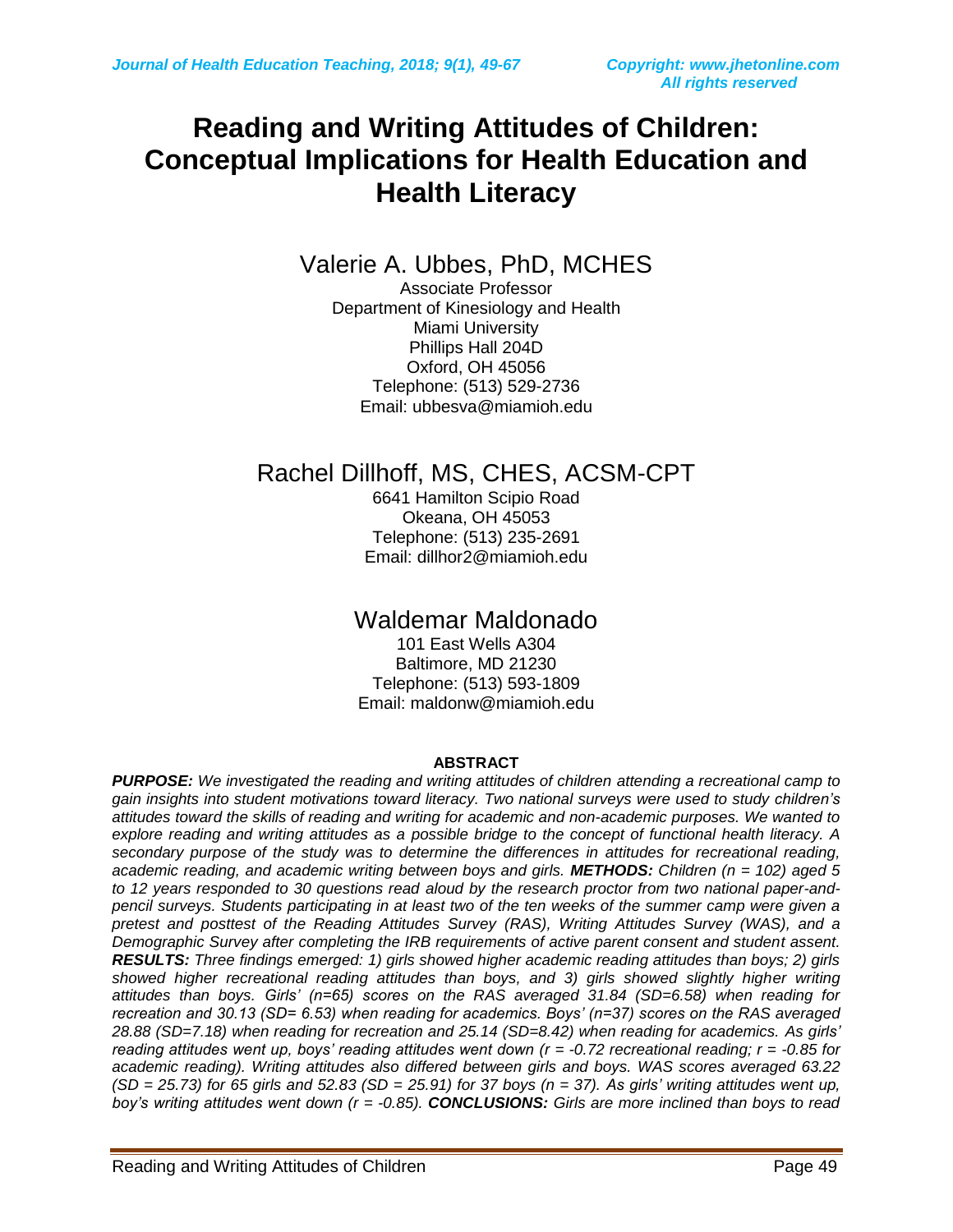*for fun and to have positive attitudes associated with reading and writing. Because a significant gap exists between what people know and what people do regarding health behaviors, this study may be the first to conceptualize reading and writing attitudes as a lens to understanding functional health literacy – the ability to read, write, and speak about health. RECOMMENDATIONS: Future research is needed to explore how reading and writing attitudes relate to health literacy. Attitudinal studies between girls and boys are needed to investigate the complex role that functional health literacy plays as a determinant of health. If attitudes help to determine an intention to do a behavior and if one's intention is the key predictor of healthy behavior, then health education curricula should include reading and writing as possible determinants for shaping children's attitudes toward their health.*

*KEYWORDS: Reading attitudes, writing attitudes, functional literacy, functional health literacy, determinant of health*

#### **INTRODUCTION**

 Reading and writing are essential skills for academic learning. For the past decade, American schools have focused daily instruction on raising academic achievement through reading and writing scores across all age groups.

 The U.S. public health agenda entitled, *Healthy People 2020* (USDHHS, 2010)*,* identified two national objectives that are the subject of this study: reading and attitudes toward academics. Specifically, *Healthy People* Objective 5.3 sets a goal for Americans to "increase the proportion of students (grades 4, 8, and 12) whose reading skills are at or above the proficient achievement level for their grades" and Objective 5.5 sets a goal "to increase the proportion of adolescents who consider their school work to be meaningful and important". Many educators are probably not aware of these national health objectives that address both reading and attitudes toward academic work. The fact that both of these variables are found in a public health document raises their importance for why there is a national need to explore reading and academic attitudes as key determinants for health literacy. According to the 2015 midcourse review of *Healthy People 2020*, the United States has improvements to make. Only 33.0 percent of 4th grade students attending public and private schools had reading skills at or above the proficient achievement level for their grade level, and only 35.6 percent of 8th grade students had proficient reading skills for their grade level.

 Reading is fundamental to learning. Everything in education begins with reading because if children and youth cannot read, they cannot learn (Reading is Fundamental, 2018). Most reading experts now agree that "both skill and will" interplay in the making of an ideal reader (Applegate & Applegate, 2004). Intrinsically motivated readers are able to attain<br>higher levels of reading achievement higher levels of reading achievement (Cipielewski & Stanovich, 1992) which correlates with higher grades in school (Sweet, Guthrie, & Ng, 1998). Specifically, reading attitudes are defined as "acquired predispositions to respond in a consistently favorable or unfavorable manner with respect to aspects of reading" (Liska, 1984, p. 285). In a meta-analysis of 32 research studies, elementary students reported a stronger association between reading attitudes and school achievement than middle school students (Petscher, 2010). Students reading at or above grade level have better attitudes toward different types of reading including recreational print, academic print, and academic digital text than students reading below grade level (Lupo, Jang, & McKenna, 2017).

 Boys in elementary school have stronger reading skills and less decline of their academic grades when their mothers have greater school involvement (Kingdon, Serbin, & Stack, 2017). Internationally, girls receive higher grades than boys in all major subjects from elementary school to undergraduate schooling (Stoet & Geary, 2015; Voyer & Voyer, 2014). Girls are more likely than boys to enjoy reading (Clark, 2014), but boys' attitudes toward digital reading are more positive than girls (McKenna, Conradi, Lawrence, Jang, & Meyer, 2012). By middle school, attitudes toward recreational reading of boys and girls tend to decline and continue to decline (McKenna, Conradi, Lawrence, Jang, & Meyer, 2012).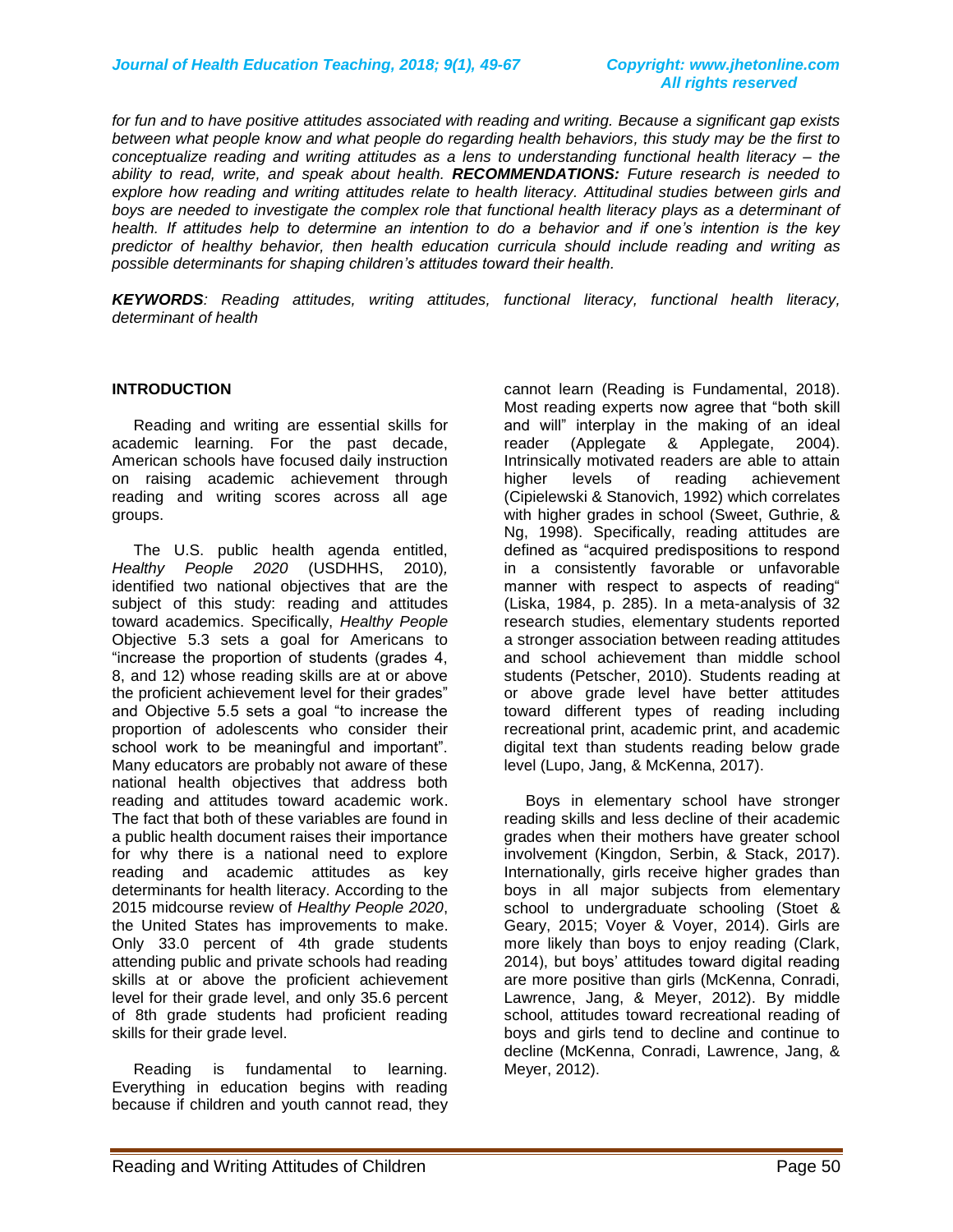The No Child Left Behind Act (2002) determined that the achievement gap in reading and writing between White and Black children was unacceptable and such disparity existed especially among boys from minority populations (Rothstein, 2013). A steady influx of immigrants into the United States has also increased the need for ongoing language instruction for English Language Learners (Martinez-Roldain, Colomer, & Arizpe, 2014), which highlight the need for evidence-based literacy programs that<br>help students graduate high school help students graduate high school (International Reading Association, 2006). Ongoing data from the U.S. Centers for Disease Control and Prevention (2017) have shown that students with the lowest grades will practice more risky behaviors. As one way to foster increased school connectedness, a Whole School, Whole Community, and Whole Child framework was advanced across the country (Rooney, Videto, & Birch, 2015) to highlight multiple connections between health and academic achievement (Michael, Merlo, Basch, Wentzel, & Wechsler, 2015). The WSCC initiative is running parallel to the revised Every Student Succeeds Act (U.S. Department of Education, 2015a) with the potential "to put education policies into place that connect health and learning" (Healthy Schools Campaign, 2017).

 For many years, school administrators in some U.S. school districts have purchased health education curricula and offered teacher professional development workshops on new curriculum adoptions by using federal Title I money which funds teaching specialists in reading and writing to support children who lag behind their grade-level peers (U.S. Department of Education, 2015b). In addition to Title I teachers who have certificates in reading endorsements, all early childhood and elementary teachers are educated in how to develop reading and writing skills of all students: reading fluency, reading prosody, reading comprehension, and writing outcomes such as filling in missing words in a passage (The Access Center, 2011).

 Literacy demonstrated in the context of health behaviors is called *health* literacy. Health literacy is defined as the degree to which an individual has the capacity to obtain, communicate, process, and understand basic health information and services to make appropriate health decisions (USDHHS, 2000).

This definition differs from the National Health Education Standards (Joint Committee on National Health Education Standards, 2007). As a curriculum guide to health education teachers, the standards promote health literacy as "the ability of students to access valid information and products and services" and include the need for students "to comprehend concepts related to health promotion and disease prevention to enhance health".

 The Calgary Institute on Health Literacy Curricula (The Centre for Literacy, 2008) defines health literacy as "the use of a wide range of skills that improve the ability of people to act on information in order to live healthier lives...These skills include reading, writing, listening, speaking, numeracy, and critical analysis, as well as communication and interaction skills".

 We would like to point out that current literacy research seems to make two glaring errors. The first is that the attitudes and motivations leading up to health literacy have not been discussed. The second is that health literacy skills by definition do not address the relationship between reading and writing as essential building blocks to comprehension. It may be a leap of faith to assume that people, either young or old, who can *already* read and write, are able to comprehend health-related information or will even care to focus on the facts of such information to improve their health. Hence, if reading and writing skills are integral to health literacy, we must also be willing to investigate the attitudes and emotions (and even the beliefs) behind what individuals know or do not know about a health behavior.

 The differentiation between functional health literacy and interactive health literacy (Sorensen, Van den Broucke, Fullam, Doyle, Pelikan, Slonska, & Brand, 2012; Nutbeam, 2000) is important in realizing the cognitive-motor and/or perceptual-motor skills necessary for personal literacy before we assume that health behavior will naturally flow from these physical abilities. True, children across all academic grades need to read and write about "something" in the process of reading and writing – and we argue that it might benefit individuals and their social peers the most if that "something" is healthrelated information. However, it is faulty logic to overlook the extensive trial-and-error processes that develop over time in the learning of literacy skills. Reading research (Boulware-Gooden,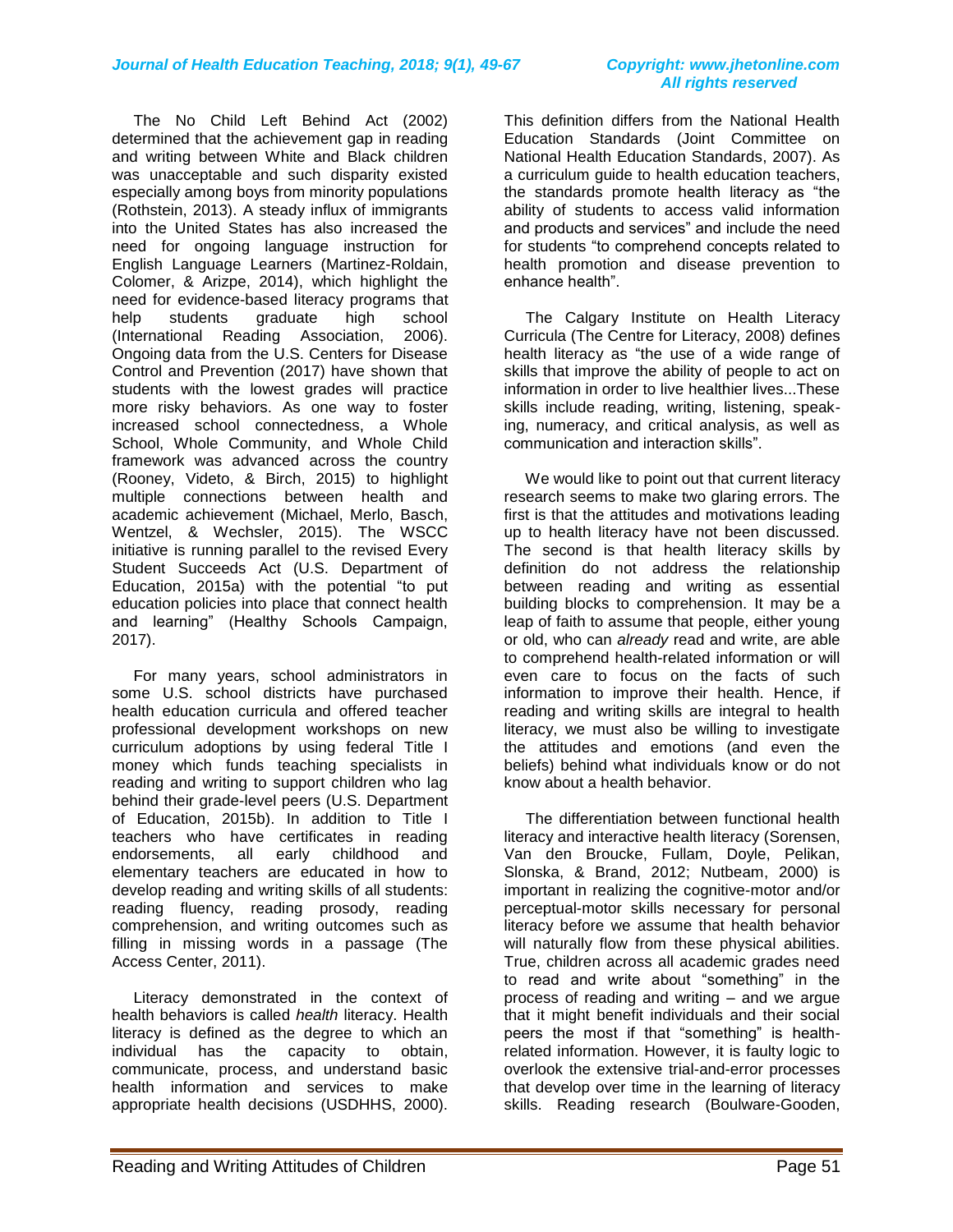Carreker, Thornhill, & Joshi, 2007; Mokhtari & Sheorey, 2008) is full of examples on how too much energy used in decoding new vocabulary and lack of fluency skills during reading and writing will keep the brain too preoccupied, which can also compromise one's ability to comprehend a written passage to be read or thought about in a meaningful (metacognitive) way. Similar effects are seen with struggling writers who use more brain energy when physically manipulating writing tools when trying to put their thoughts into words and sentences. Because comprehension suffers until a certain level of reading and writing fluency is mastered, health educators should be aware of curricular approaches that promote the reciprocal development of reading and writing skills for the development of fluency (Tankersley, 2005). The coupling effects of reading AND writing may be useful in the development of health literacy research for preK-12 children and youth.

 Ongoing health education instruction in emotional health and feelings identification may be needed in preK-12 health education through narrative story books and informational media materials. At the minimum, a literature-based instructional environment may help children to manage their feelings and express their emotions through character identification. When upper elementary students lack an ability to manage and communicate their feelings, they may be at a higher risk in middle and high school years for misuse of substances, bullying, and addictions to mask or cover their perceived weaknesses (American Psychological Association, 2002). Health communication message designers often employ emotional appeals like fear, guilt, and humor to promote a health message (Turner, 2012), but youth may not have adequate practice time of life skills to interpret and use the information to enhance their health. Unfortunately, emotional appeals may actually impose additional stress and conflicts for youth leaving them to feel overwhelmed and more challenged. Research that addresses emotional health shows promise when connected to social applications. However, we identified that attitudes and feelings are minimally listed as performance indicators in the National Health Education Standards (Joint Committee on Health Education Standards, 2007). Only two performance indicators were found in the early grades: 1) Curriculum Standard 2.5.5 focuses on students in grades 3 through 5 who will be able to explain how media

influences their thoughts, feelings, and healthy behaviors, and 2) Curriculum Standard 4.2.1 focuses on students in grades pre-Kindergarten through grade 2 who will be able to demonstrate healthy ways to express their needs, wants, and feelings. These two standards are invaluable in interactive health literacy (Nutbeam, 2000; Sorensen, Van den Broucke, Fullam, Doyle, Pelikan, Slonska, & Brand, 2012) which enhances "the capacity of individuals to influence social norms and interact with social groups". If a person is not able to accomplish the skills of reading and writing for functional health literacy, then one could argue that the social capacity of interactive health literacy through interpersonal communications and media interactions on digital devices may be challenged.

#### **PURPOSE**

 The purpose of the study was to gain a better understanding of how girls and boys vary in their attitudes toward reading and writing and to assess if reading for fun (recreational reading) and reading for academics varies across gender. Three research questions framed the study: 1) What is the role of attitudes in reading for academics versus reading for recreation? 2) What are the differences in reading attitudes between girls and boys? and 3) What are the differences in writing attitudes between girls and boys? The two main research hypotheses were: 1) There will be no differences in reading attitudes between girls and boys on the Reading Attitude Survey, and 2) There will be no differences in writing attitudes between girls and boys on the Writing Attitude Survey.

### **METHODS**

 This research was one part of a larger study that assessed functional movement of children, pre-Kindergarten to grade seven, who participated in a daily physical activity circuit for one week or more at a recreational summer camp offered through a university in the Midwest.

#### **Participants**

 The summer recreational camp involved 235 participants from which 102 (43%) children, ages 5 to 14, served as a convenience sample. The recreation camp began one week after school dismissal for summer vacation in June. During week 1 of summer vacation, 19 children  $(n = 13$  girls;  $n = 6$  boys) agreed to complete the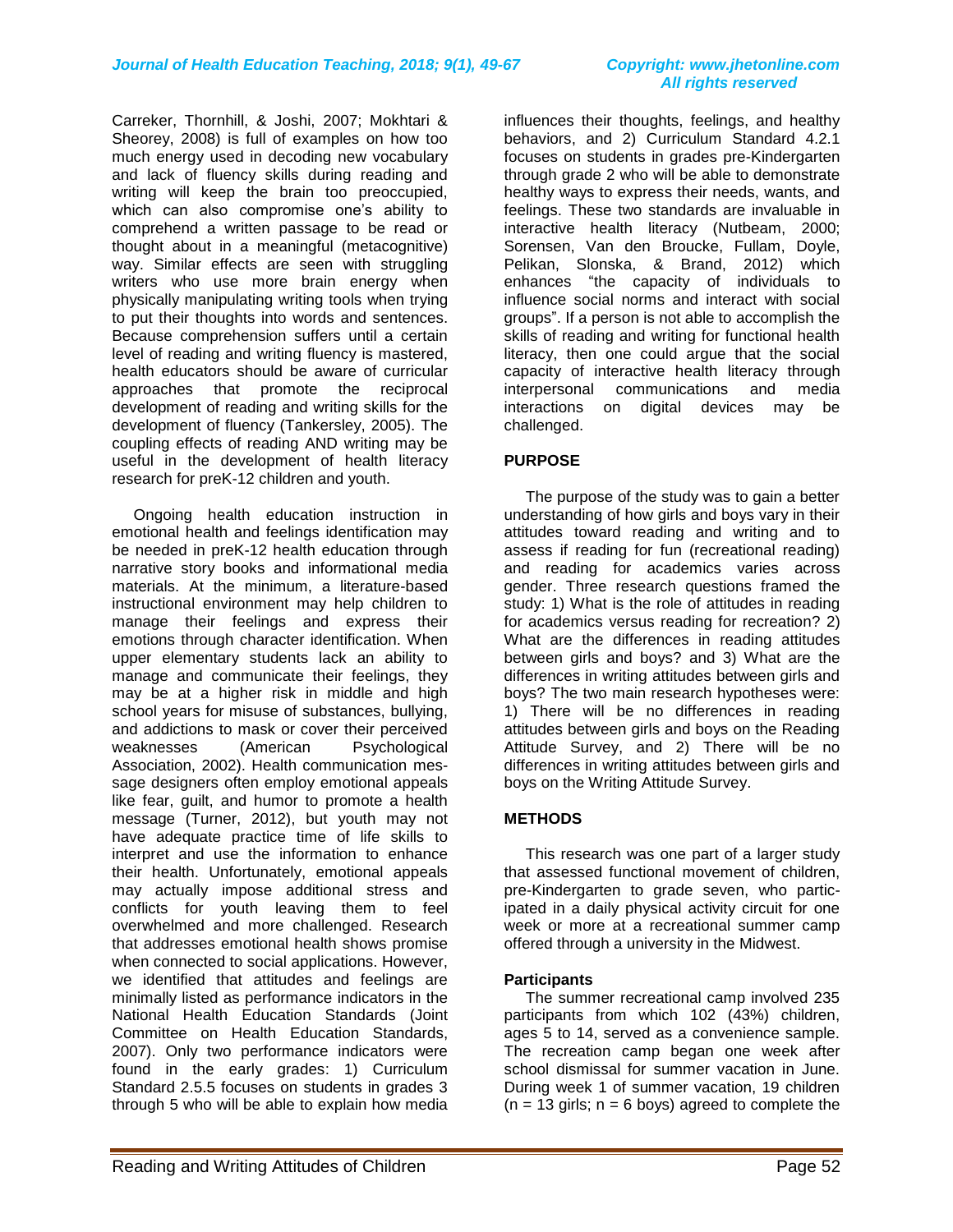surveys. During week 2, 24 children (n=13 girls; n=11 boys) agreed to complete the surveys. During week 3, 23 children (n=15 girls; n=8 boys) agreed to complete the surveys. And during week 4, 36 children (n=24 girls; n=12 boys) agreed to complete the surveys. Participants were drawn from a Midwestern college town surrounded by a rural setting.

#### **Instrumentation**

 Two national attitudinal surveys available in the public domain were used (McKenna, Kear, & Ellsworth,1995). The Reading Attitude Survey (RAS) contains 10 questions assessing *recreational* reading attitudes and 10 questions assessing *academic* reading attitudes on a scale of 1=very unhappy to 4=very happy. Sample recreational reading questions included: "How do you feel when you read a book on a rainy Saturday? And "How do you feel about reading during summer vacation?" Sample academic reading questions included: "How do you feel about learning from a book?" and "How do you feel when it's time for reading class?" (Kazelskis, Thames, Reeves, Flynn, Taylor, Beard, & Turnbo, 2005). Reliability was obtained by measuring the internal consistency of the two attitude scales with alpha coefficients ranging from .74 to .89.

 The Writing Attitude Survey (WAS) contains 28 questions which assess the writing attitudes of children in grades 1-12. Children rate their attitudes toward writing on a scale of 1=very unhappy to 4=very happy. When all 28 questions are answered, scores are totaled then compared to national percentile rankings based on grade level. National averages were determined from a previous study of over 900 students from 19 school districts (Kear, Coffman, McKenna & Ambrosio, 2000).

#### **Procedures**

 The study was approved by the university's Institutional Review Board prior to data collection with students. Active parental consent was sought and only those students whose parents returned the consent forms were granted participation in the study. Participants completed the Reading Attitude Survey (RAS) and the Writing Attitude Survey (WAS) in one testing session at the end of each week of camp. Researchers read a verbal script to students before the surveys were distributed to invite each student to participate in the study. Students signed the assent form before any

surveys were administered. Students were encouraged to join camp counselors if they did not sign the form for any reason. If during the survey session, a child decided not to continue answering the questions, he or she placed the survey back into the manila testing envelope and was encouraged to sit quietly and do reading or writing work until the data collection session ended.

 Children were given a manila envelope with three items: 1) assent form, 2) Reading Attitudes Survey, and 3) Writing Attitudes Survey. After the assent form was read aloud and signed by participants, students removed the first survey from the envelope and listened to the research proctor read the practice question aloud from the Reading Attitude Survey. The practice question involved looking at a 4-point Likert Scale ranging from very unhappy to very happy while observing the Garfield® cat visual depicting a frown, a blank stare, a happy face, and a very happy face. After brief instructions, the survey was read aloud one question at a time by the research proctor as the students followed along. After each question was read, the research proctor reminded the students to answer each question by circling the "answer that matches how they feel toward the reading situation".

 The 20 questions were completed in approximately 15 minutes. Students placed their Reading Attitude Survey back into the manila envelope and removed the second survey. The same procedure was followed for the Writing Attitude Survey. Students took 20 minutes to complete the 28 questions. As before, the research proctor read each question aloud followed by a pause for students to circle the "answer that matches how they feel toward the writing situation". Students placed their Writing Attitude Survey back into the manila envelope and sealed the clasp. Upon exiting the room, students left the research envelope on the top of their desks.

#### **RESULTS**

 Data were analyzed by SPSS Statistical Software using basic descriptive statistics. Means, median, and modes were calculated for the total sample then frequencies were run by gender and by grade level. Pearson Product Moment correlations were calculated to compare results by gender.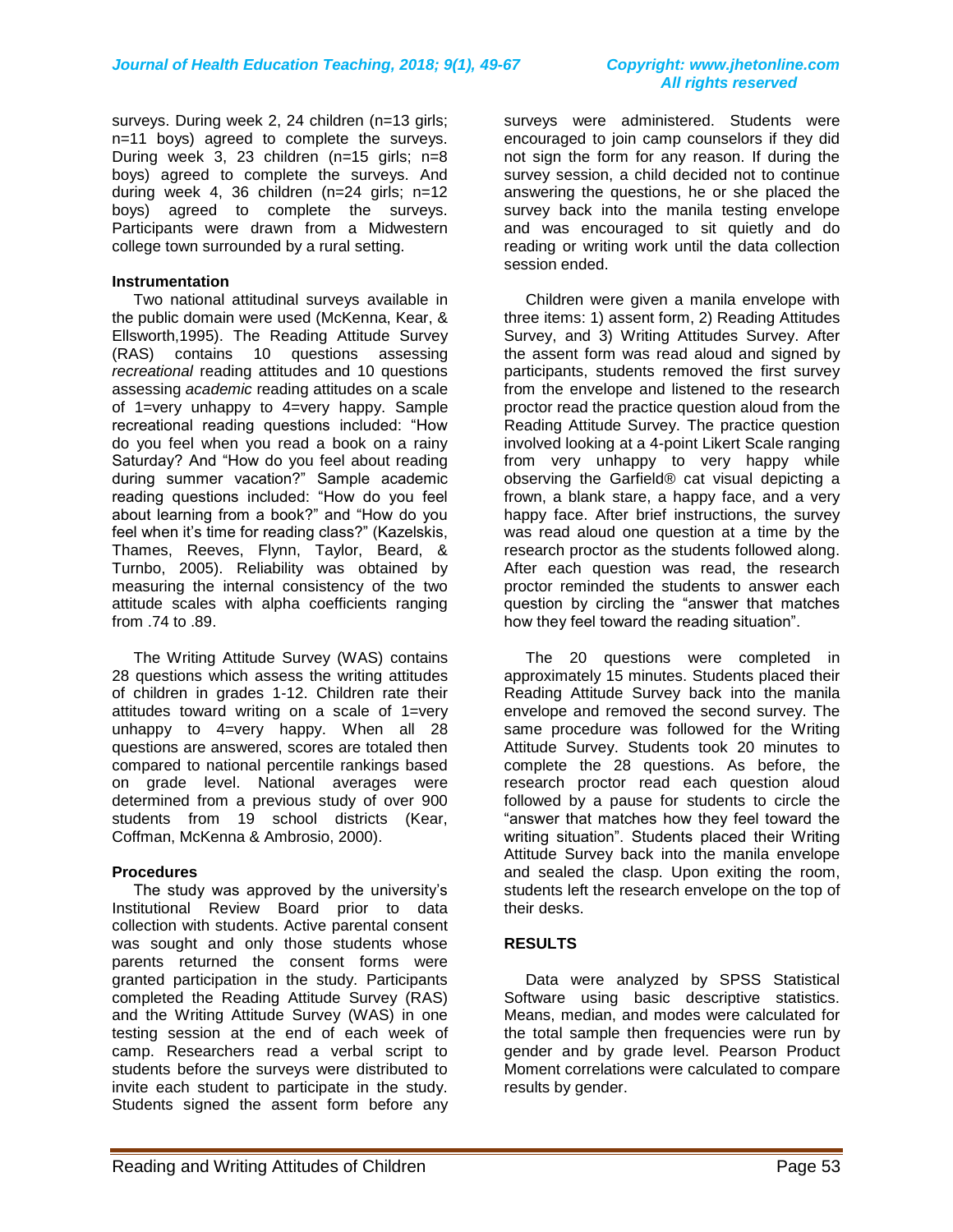Table 1 shows grade-level frequencies by gender over the four weeks of camp. Grade level frequencies are reported for prekindergarten, kindergarten, grade 1, grade 2, grade 3, grade 4, grade 5, grade 6, and grade 7. Over the course of the four weeks, patterns emerged by grade level. We had nearly equal participation numbers from students at a grade level, with pre-kindergarten and grade 7 being outliers. When totaling girls and boys by grade levels, there were 16 surveys collected for kindergarteners, 17 surveys collected for second graders, 15 surveys for third graders, and 15 surveys for fourth graders. A total of 13 surveys from girls and 9 surveys from boys were collected for fifth, sixth, and seventh graders. Because the survey was read aloud to students by a research proctor, readability was probably higher because the research proctor read the question with fluency and fluidity which increases comprehension (Rasinski, Reutzel, Chard, & Linan-Thompson, 2011).

 The Reading Attitude Scores for girls and boys are shown in Table 2 and Table 3, respectively. Scores on the Reading Attitude Survey are listed first for recreational reading followed by attitude scores for academic reading. When recreational scores and academic scores are combined, a total score is obtained. The mean recreational reading score for 65 girls equaled 31.84 and the mean academic reading score equaled 30.14 for a total combined score of 61.98. In contrast, the mean recreational reading score for 37 boys equaled 28.88 and the academic reading score equaled 25.14 for a total score of 54.03. For recreational reading attitudes, the Pearson Product Moment correlation for girls and boys over the four weeks was  $r = -0.72$ . For academic reading attitudes, the Pearson Product Moment correlation for girls and boys over the four weeks was  $r = -0.85$ . Hence, as girls' reading attitudes went up, boys' reading attitudes went down.

 Table 4 shows the scores of the Writing Attitude Survey taken by students at the end of each week of camp. The mean writing scores for girls (n=65) equaled 81.31 which computed to a 63.22 percentile comparison against national norms. In contrast, the mean writing scores for boys (n=37) equaled 76.67 which computed to a 52.83 percentile comparison against national norms. Results show a weak negative correlation between girls and boys. Girls scored higher when compared to the national writing

attitude norms than the boys. Girls scored moderately high (63rd percentile) compared to the national scale. The boys scored average (53rd percentile) when compared to the national average. Between the two groups, girls scored higher than boys by 10 percentile points on the Writing Attitude Survey. The Pearson Product Moment correlation for girls and boys over the four weeks was  $r = -0.39$  for writing attitudes. For writing attitude percentiles against the national norms, the correlation for girls and boys over the four weeks was  $r = -0.63$ . Hence, as girls' writing attitudes went up, boys' writing attitudes went down.

 Table 5 shows the summary of Pearson Product Moment Correlations for the Reading Attitude Survey and Writing Attitude Survey by Gender.

#### **DISCUSSION**

 The goal of this study was to assess the reading and writing attitudes of children in pre-Kindergarten to grade 7 using national surveys that asked how students felt about different reading and writing scenarios. Three findings emerged from the data: 1) girls showed higher academic reading attitudes than boys; 2) girls showed higher recreational reading attitudes than boys, and 3) girls showed slightly higher writing attitudes than boys. Should these gender differences cause any concerns for educators and health education specialists in particular?

 Recreational reading has other names in the literature: pleasure reading, voluntary reading, independent reading, and leisure reading (International Reading Association, 2014, p. 2). All of these terms refer to a reader who has developed pleasurable reading habits during leisure time. Leisure reading improves reading comprehension (Cox & Guthrie, 2001), vocabulary (Angelos & McGriff, 2002), and positive attitudes toward reading (Allington & McGill-Granzen, 2003). This is important because vocabulary and reading for meaning (comprehension) are the best predictors of reading success (Zimmermann & Brown, 2003).

#### **Attitudes and Literacy**

 Attitudes toward reading and writing have been explored in depth by McKenna and Kear (1990) and McKenna, Kear, & Ellsworth (1995). This study posits that the possible determinants of reading and writing behaviors may be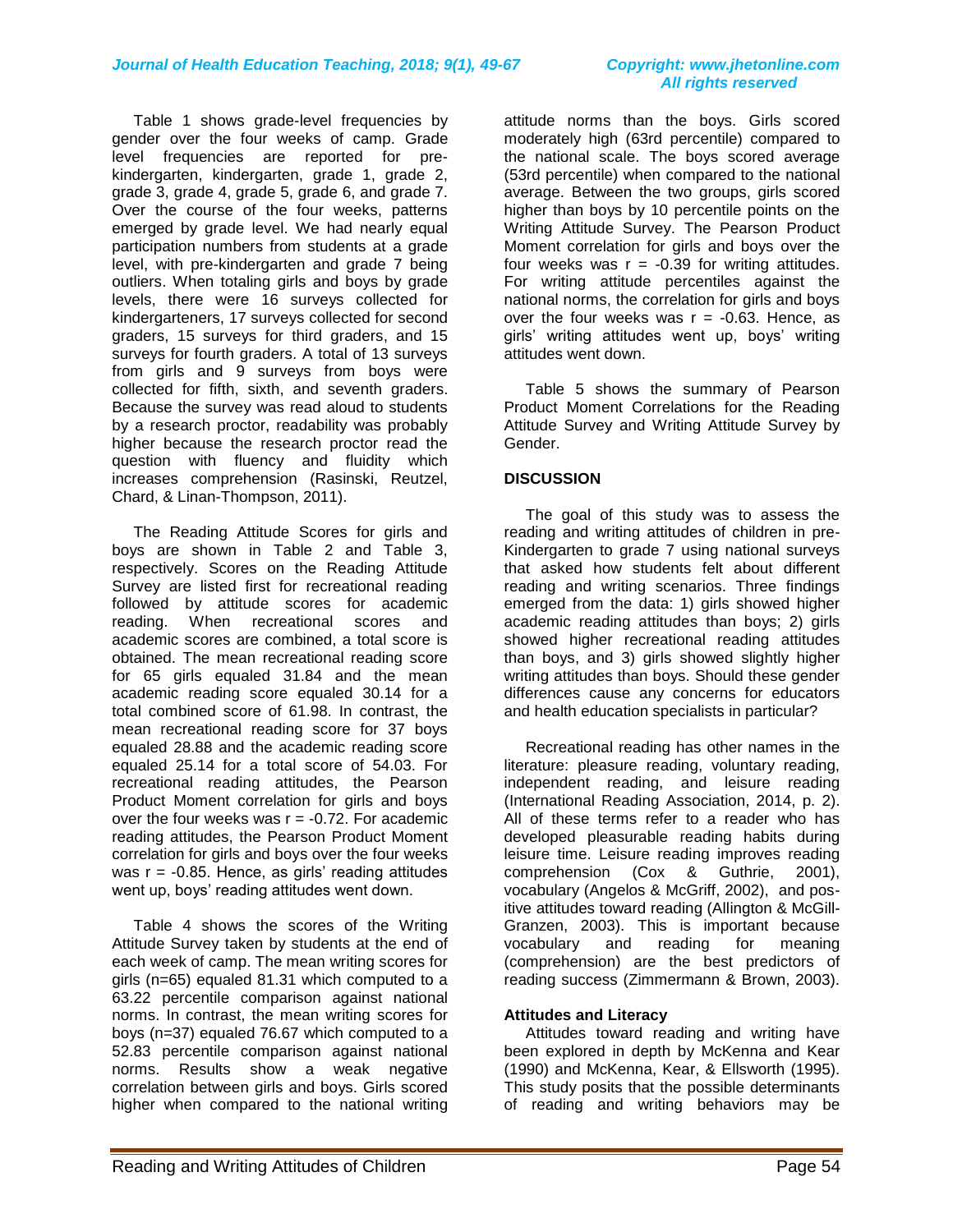explained by attitudes associated with reading and writing. In health behaviors, a significant gap exists between what people know and what people do. This gap involves the exploration of attitudes in determining what is intended and what is actually performed as a health-related behavior. Motivation stimulates the interest of a person in an activity. An individual must be motivated to make meaning out of reading and writing exercises and then be able to translate the information into different life situations and contexts. The educational literature tends to look at motivation as a general trait (Malloy, Marinak, Gambrell & Mazzoni, 2013), but some health education research looks at motivation through the Theory of Reasoned Action.

 According to the Theory of Reasoned Action (Fishbein & Ajzen, 2010), attitudes and beliefs are determinants of intentions to do a behavior. Yzer (2012) claims that beliefs drive intentions to do the behavior. Attitudes are a person's evaluation of how favorable and unfavorable his or her performing a particular behavior would be. Attitudes toward reading and writing behaviors can be favorable or unfavorable depending upon the children's beliefs.

 Attitudes are a generalized evaluation of favorable *feelings* and unfavorable *feelings* toward something (Yzer, 2012). Attitudes differ from emotions which are rooted in neurobiological chemicals for the human expressions of happy, depression, shame, fear, and anger (Lindquist, Wager, Kober, Bliss-Moreau, & Barrett, 2012). Attitudes may help to initiate behavior. In the Integrative Theory of Behavioral Prediction (Yzer, 2012), attitudes are one of three determinants of intentions.

 In this study, attitudes served as key determinants of feelings toward reading and writing. Children were asked questions on whether they would perform the intended behavior of reading in certain situations organized on the scoring rubric as recreational reading (reading for pleasure or fun) or academic reading (reading for different purposes at school). Attitudes about reading and writing were elicited through a Garfield® character showing feelings ranging from very happy to very sad. Attitudes and feelings were interrelated for determining children's responses to questions. By reasoning out how they think and feel about situational reading and writing

actions, the participants are providing their attitudes toward these skills.

 The National Health Education Standards (Joint Committee on National Health Education Standards, 2007) do not use the words attitudes or emotions in their guidelines for health education teachers. Instead the words "feelings, wants, and needs" are outlined for elementaryaged children as a performance indicator in health instruction. Would this be considered adequate in the current high-stakes testing environments of schools and the mediasaturated environments depicting high-risk behaviors? If attitudes help to determine an intention to do a behavior and if one's intention is the number one predictor of healthy behavior (Fishbein & Ajzen, 2010), we argue that health education curricula may need to be redesigned to address children's attitudes toward their health.

#### **Reading and Writing as Skills for Functional Health Literacy**

 Functional health literacy is defined as "sufficient basic skills in reading and writing to be able to function effectively in everyday situations" (Nutbeam, 2000). Health education teachers could focus on using reading and writing as skills for health literacy because health content is understood by speaking and interacting with others AND by reading about health information. Even when information is read, an effective teacher will draw out from the reader what is being said and how it applies to one's life.

#### **Role of Writing in Attitude Development**

 Writing is a key academic skill across the developmental lifespan. Students must write narratives and be able to mark test forms in order to be evaluated. Teachers have several choices for assessing student writing: 1) assess technical writing, grammar, spelling, and punctuation; 2) assess expressive writing and actions associated with the written response; and 3) assess health content and vocabulary chosen with the response.

 Student attitudes toward written assessments may affect their motivation to learn (Forbes & Schmader, 2010). Writing can be used as a selfregulated human expression to figure out one's feelings and attitudes toward a health topic that was read or presented. Writing can help young people to reflect on personal health habits so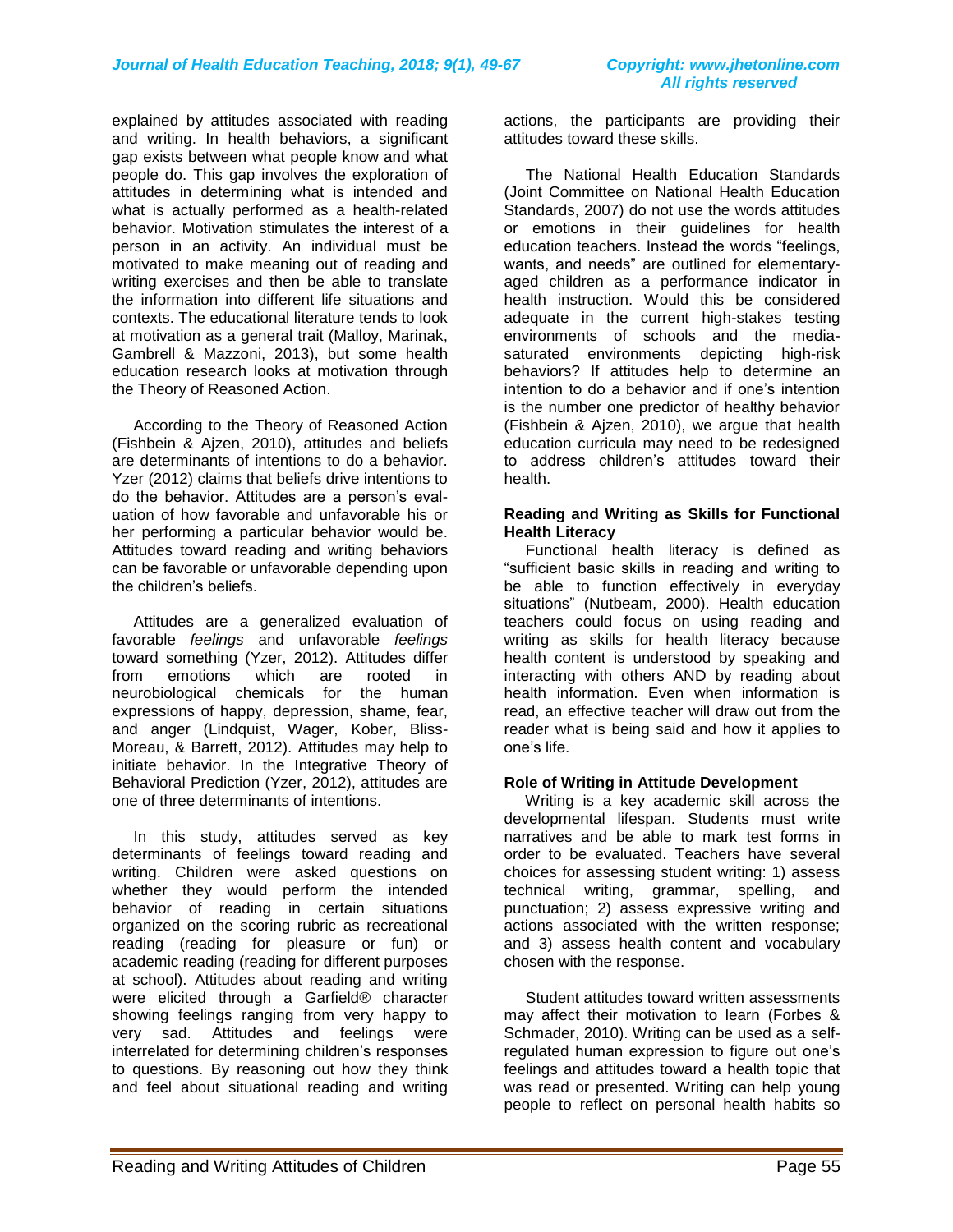they can think about their attitudes, motivations, and/or beliefs toward their actions. For example, a second-grade student could write: I feel healthy when I run and play at recess. A fourthgrade student could write: I feel better when I eat an apple than when I eat a bag of chips. Or a sixth-grade student could write: I feel more alert when I get enough sleep than when I go to bed two hours later. Follow up "why" prompts and discussion of daily routines can help students to reflect on their actions.

 A health teacher who asks students to write a paragraph on their feelings when saying "No" to a negative health behavior such as a tobacco offer may be helping students to reason out their current and future actions toward a health behavior. Students can also write about the cognitive skill or communication strategy that they would most likely choose during a tobacco offer, including the reasoned actions for doing so.

 The U.S. Centers for Disease Control and Prevention (2009) has highlighted the fact that if adolescents feel connected to schooling, they are more apt to have higher grades and lower health risk behaviors. Conversely, if adolescents get higher grades, they demonstrate a higher health status. Topics like feeling connected to schooling and understanding how to handle a variety of emotions are vital to health status and can be further clarified when students practice the functional health literacy skills of reading, writing, and talking about their health. For example, by writing about a personal health topic that is shared only between the learner and the teacher, a student may think more in-depth about their health beliefs or actions. Writing helps to slow thinking down and to express feelings related to those thoughts, including beliefs associated with those ideas. In the process of writing, the individual must not only function in print (functional health literacy) but be able to interact with others who may ask questions requiring the formation of a written or spoken response. Research suggests that oral language in the form of discussions may facilitate the writing task and that written language is an important complement to reading (Shanahan, 2008). Therefore, when children read along with questions being asked on a questionnaire that is presented orally to them, the result becomes a multisensory response that is oral (auditory), visual, and kinesthetic in scope.

 Writing is a cognitive-motor skill that requires coordination of cognitive thoughts and feelings into a motor performance. Writing is also a highly evaluated skill in academic environments which can increase or decrease one's motivation to do it based on the feedback given from teachers, parents, and peers. Writing is similar to drawing because we want students to reflect personally about health topics and use writing and drawing to help them "make sense" and meaning about many health-enhancing behaviors. Generally, people cannot separate their attitudes from health-related actions because it is the attitude itself that may motivate a person to share an authentic response or not.

#### **Role of Literacy Environments in Reading and Writing**

 Health professionals can help to focus on literacy-related objectives to improve the health status of children, youth, and adults (USDHHS, 2010). Cunningham (2005 & 2008) found that environmental conditions play a key role in academic achievement. If students learn in impoverished environments, they have less role models and less encouragement from social supports. Poor social norms may also contribute to lower academic skills of reading and writing. Cunningham (2008) found that literacy environments affect children's attitudes toward reading and writing. Bailey (2016) also found that classroom environments have an impact on adolescent's attitudes and test scores in reading. The National Health Education Standards 1 and 2 support this. Standard 1 states that students in grades 6 through 8 should be able to analyze how their environment affects personal health. And Standard 2 states that students in grades 6 through 8 will be able to describe how their classmates influence their healthy and unhealthy behaviors.

 In stressful academic situations, there may be an increased need for emotional regulation of youth through sports, music, art, and other embodied communications requiring some talking and writing. Some studies have shown that art-related programs play a role in youth development and may help to negotiate high-risk behaviors (Charmaraman & Hall, 2011). Classroom teachers and health education specialists can play helpful communication roles in setting up focused literacy environments for health. Taking time for students to write in health class is important because writing helps students to take needed time to think about their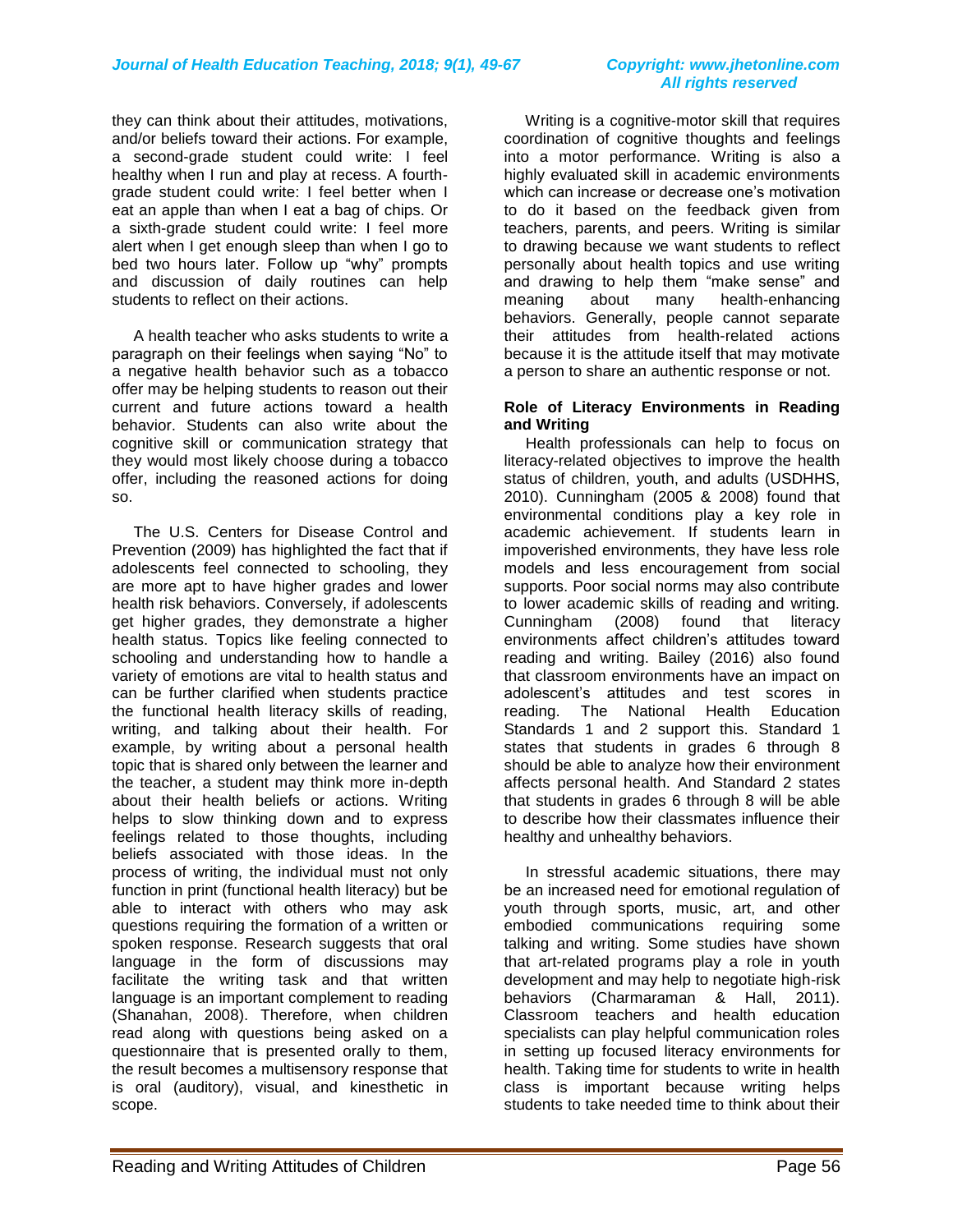health habits and form their thoughts and feelings. Educators can teach students how to write advocacy letters, health pamphlets, and prevention posters to help students sort out their feelings about health-related issues in their lives. Students also need time to express their written ideas through oral language, because it is through speaking out loud that individuals may find clarity in self-expression with additional information learned by listening to feedback from others.

 Health education teachers are important gatekeepers of curriculum content and should help students to read and write for meaning and understanding. Teachers should encourage the use of visual-textual material that helps students to learn the facts about health, but to also take the learning into action steps to do the health behavior. The translation of thoughts into actions for health remains a key determinant of health behavior. Teachers can also help students understand their motivations for doing (or not doing) a health behavior, possibly triggered by words that are read, written, or spoken out loud.

 Health care professionals in school-based health clinics can also provide print materials in the form of posters, pamphlets, and magazines in waiting rooms so students can read valid and reliable information about health. Health teachers can teach students how to read for comprehension and use critical thinking skills to analyze media, both print and electronic forms, so students know the difference between positive and negative message design. By having students write their own media messages, they will learn the motivations behind a health-related message and write messages that align to their thinking and persuasion. Feedback from teachers, peers, and health care providers can be instructive in exploring the beliefs behind the messages and the differences between positive and negative attitudes in message design.

 National Health Education Standard 7 suggests that "students should be able to practice health enhancing behaviors to reduce and avoid health risks" (Joint Committee on National Health Education Standards, 2007). In situations like sunscreen and oral health care, low reading abilities are related to less sunscreen use and oral hygiene (Zullig, Ubbes, & Mann, 2013). These health risk behaviors may be dependent upon students being able to read

the labels on the self-care products. This may also help to justify the important fact that health class could emphasize reading and writing as important communication skills for health literacy. Much health content is also understood by speaking and interacting with others. Each new skill or task that is learned has behavioral elements of increasing difficulty, including attitudinal motivations that are positive or negative.

#### **Limitations**

 There were many limitations to this preliminary study on reading and writing attitudes. First, the Reading Attitude Survey and the Writing Attitude Survey are not able to point to causal reasons for positive and negative attitudes toward reading and writing**.** Second, we did not investigate the effect of grade level on boys' and girls' attitudes toward reading and writing. This has been previously studied showing that attitudes toward reading and writing tend to decrease as grade levels go up and students get older (McKenna, Conradi, Lawrence, Jang, & Meyer, 2012; Kear, Coffman, McKenna, & Ambrosio, 2000; McKenna & Kear, 1990; Kush & Watkins, 1996). This is important because the U.S. Centers for Disease Control & Prevention (2017) has outlined the critical relationship between high school graduation rates and high-risk health behaviors, especially data showing trends that youth with poorer academic grades report more high-risk behaviors. Studies showing literacy trends and health habits over the developmental life span will be useful to health education specialists across multiple work settings, and not just preK-12 health education teachers, when planning and implementing interventions for young people. Hence, health educators need to develop quantitative assessment tools and qualitative interview studies to elaborate on the relationship of grade levels and attitudes toward health literacy, especially the relationship between functional literacy and functional health literacy.

 Third, the current study used self-report when eliciting student responses to the RAS and WAS surveys. Specifically, students had to be able to read a picture and read words related to reading and writing scenarios before they circled their chosen response. During data collection, the research proctor orally read survey questions to the participants while they read along. Another researcher walked around the room to respond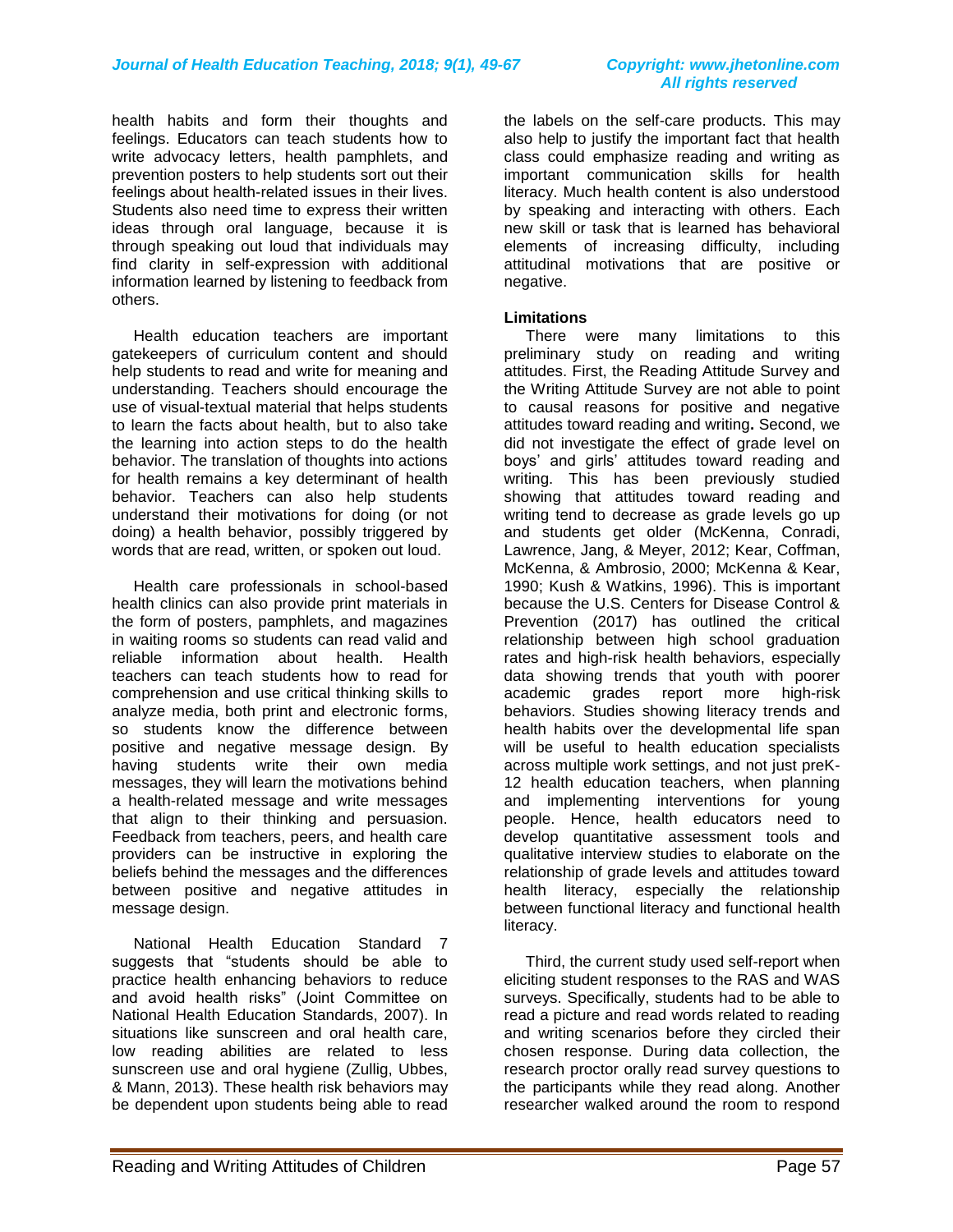to any student questions or to make sure they were staying with the tempo of the questions as they were read. We cannot be sure that students were able to follow the multimodal approach to survey implementation, but we reasoned from previous experience with children, that the ability to hear and to think about the questions and the ability to see and to read the questions, would assist most participants who were completing the surveys. Nonetheless, self report – and whether students provided honest answers remains a limitation of the study.

 Fourth, we have coupled reading and writing skills together for the sake of clarity in this paper. However, the practice inherent in reading skills and writing skills are obviously quite different and should not be assumed to be the same developmentally. Future studies should focus on either reading or writing skills in developing children's attitudes toward literacy and health literacy. There is some evidence that reading and writing are reciprocal skills and can assist students to learn one skill while doing the other (Graham & Hebert, 2010).

 Fifth, a final limitation of the study is that we used a convenience sample of students and not a random selection of students. Small sample sizes may have resulted in Type II errors.

#### **CONCLUSIONS**

 Girls are more inclined than boys to read for fun and to have positive attitudes associated with reading and writing. Attitudinal trends for reading and writing seem to persist into the first four weeks of summer vacation for children in pre-Kindergarten to grade 7. This study explored attitudes of children toward different literacy situations to investigate how they function as readers and writers and for what purposes, e.g., academic literacy and/or recreational literacy. Because a significant gap exists between what people know and what people do regarding health behaviors, this study may be the first to investigate reading and writing as ways to conceptualize functional health literacy through the lens of attitudes. Our survey results provide preliminary insights into children's attitudes toward reading and writing which need further development in the bridge to adopting and practicing health behaviors.

#### **RECOMMENDATIONS**

Health education curricula should emphasize more reading and writing skills so that youth can communicate and advocate for personal, family, and community health (e.g., National Health Education Standard 8) and practice their expressions of feelings, attitudes, beliefs, and intentions to do a health behavior. Could reading and writing attitudes help to predict literacy behaviors that form the basis for functional health literacy? When analyzing the personal and sociocultural influences of attitudes toward health behaviors across the developmental lifespan, more health-related assessments on reading and writing attitudes may move the profession forward.

Survey development in reading attitudes and health literacy is needed to advance the research agenda. Survey questions could ask about reading experiences at home and at school, including the level of enjoyment that students associate with reading about health. Future studies might use the Survey of Adolescent Reading Attitudes (SARA) instead of the Reading Attitude Survey (RAS) used in this study. SARA goes beyond attitudes toward academic and recreational reading to also include attitudes toward print reading and digital reading with reliability coefficient of .86, .80, .78, and .82 for the four subscales, respectively (Conradi, Bryant, Jang, Craft, & McKenna, 2013).

Qualitative interviews are needed to understand the range of feelings associated with academic reading and recreational reading among children and youth. The current study used emoticons in the form of a Garfield® cartoon figure to elicit the feelings of Happy to Sad. In-depth interviews with selected students may help us to know the range of feelings, including salient beliefs, regarding their ability to read for enjoyment or not. Although handwritten samples of student signatures were obtained, no analysis was done on the steadiness and legibility of their calligraphy. Studies show that handwriting is a viable assessment tool for interpretation of certain diseases, e.g., Parkinson's, balance and hearing loss (Smits, Tolonen, Cluitmans, Van Gils, Conway, Zietsma & Maurits, 2014). Hence, reading and writing should be studied more as critical determinants of one's functional health.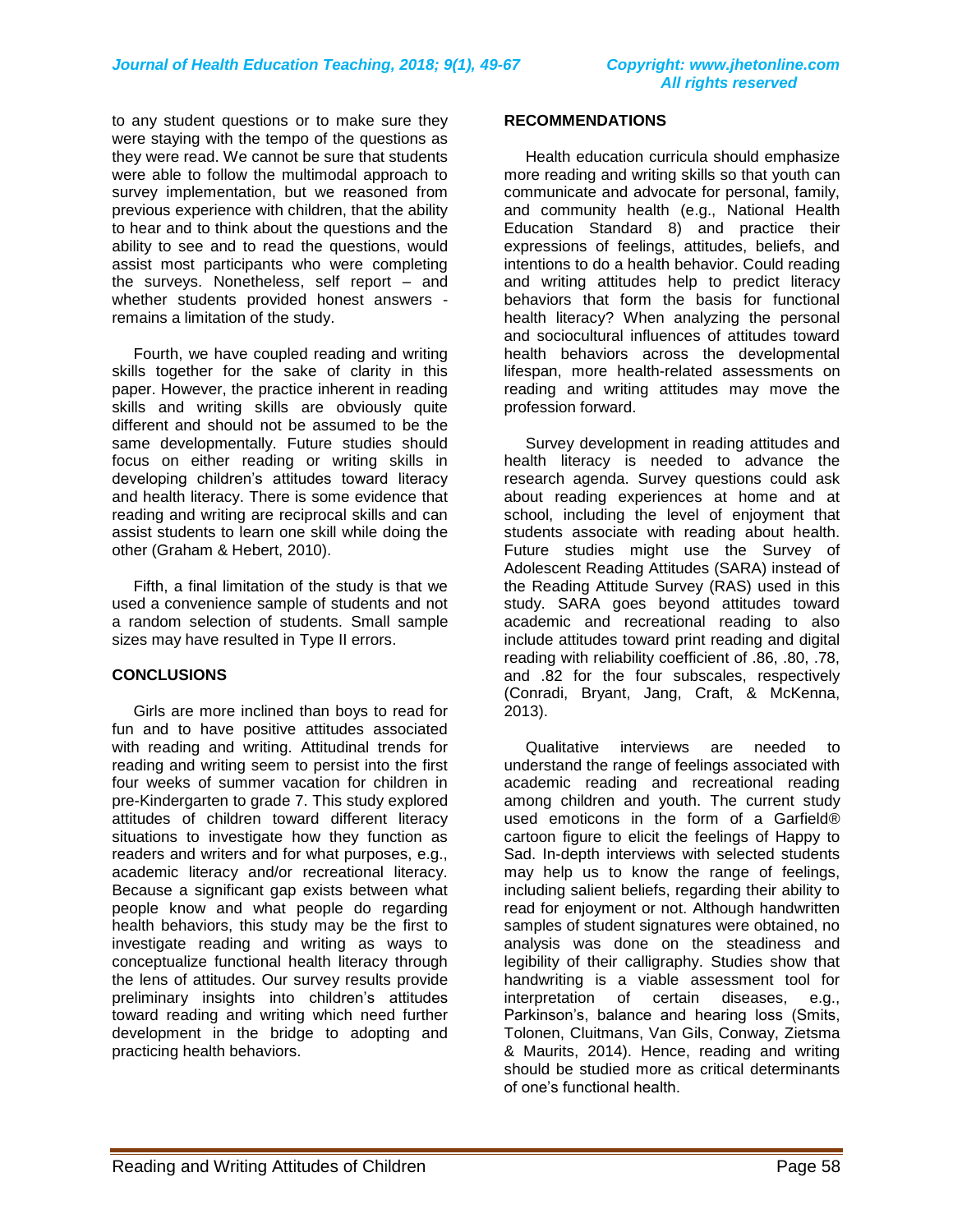#### Qualitative research that queries the reading attitudes of children from different grade levels, ethnicities, and socioeconomic status are missing in the literature. Focus group discussions advocated by Garces-Bacsal & Yeo (2017) seem especially useful for health education, because participants could be asked about their reading attitudes (toward health), including the perceptions of themselves as readers (of health information), and the time they devote to reading (valid and reliable health information).

 We recommend that teachers, librarians, and parents help children and youth to choose reading materials for fun and enjoyment leading to increased recreational reading. Health-related stories where characters have made healthy decisions, set personal goals for health, communicated effectively, managed their conflict, and managed their stress would be especially useful for developing student agency and empowerment. More curricula, like eBooks for Oral Health Literacy (Ubbes, 2018), may be templates for determining if reading can "prompt" individuals to perform an intended behavior – leading to research that investigates a bridge between health literacy and health education.

 A variety of health-related materials for recreational reading need to be available to children during school and summer vacations to build ongoing content knowledge and vocabulary for health. Functional health literacy depends on the basic skills of reading, writing, and speaking about health. Inclusion of boy and girl role models who describe and explain positive attitudes and salient beliefs toward a variety of health habits may help to build recreational (leisure) reading and academic reading that advances health literacy.

 Although the current study looked at attitudes toward reading and writing modeled after a national study by McKenna, Kear, and Ellsworth (1995), future studies will need to ask participants more focused questions about health literacy, specifically attitudes toward health-related reading and writing. Development of an assessment tool for measuring attitudes toward health-content reading and healthcontent writing might be an important development for health education. Such information could help to uncover participants' ability to read and write in a functional way,

# *All rights reserved*

including how positive and negative attitudes toward their health habits may be shaped and communicated through written words composed by an author that are read versus words that are written and composed personally by participants themselves.

 Finally, teacher preparation programs in health education should explore the findings of Applegate and Applegate (2004) who have stated that "faculty in teacher preparation programs cannot assume that all their students, even the most academically prepared, are enthusiastic readers". This is true even of graduate students who are practicing or prospective teachers (Nathanson, Pruslow, & Levitt, 2008). If reading and writing are determinants of functional literacy, more research in health education teacher preparation programs should be conducted to explore the motivations of health education teachers and health education specialists in advancing attitudes toward reading and writing as potential determinants of functional health literacy.

#### **REFERENCES**

American Psychological Association. (2002). *Developing adolescents: A reference for professional*. Washington, DC. Retrieved from http://www.apa.org/pi/families/resources/develop .pdf

Allington, R.L., & McGill-Franzen, A. (2003). The impact of summer reading setback on the reading achievement gap. *Phi Delta Kappan, 85(1),* 68-75.

Angelos, S., & McGriff, N. (2002). Tracking students' reading progress. *Knowledge Quest, 30(5),* 44-46.

Applegate, A.J., & Applegate, M.D. (2004). The Peter Effect: Reading habits and attitudes of preservice teachers. *The Reading Teacher, 57(6),* 554-563.

Bailey, K.S. (2016). Classroom environment and effects on adolescents' attitudes and test scores in reading. *School of Education Student Capstones and Dissertations.* Retrieved from http://digitalcommons.hamline.edu/hse\_all

Boulware-Gooden, R., Carreker, S., Thornhill, A., & Joshi, R.M. (2007). Instruction of metacognitive strategies enhances reading comprehension and vocabulary achievement of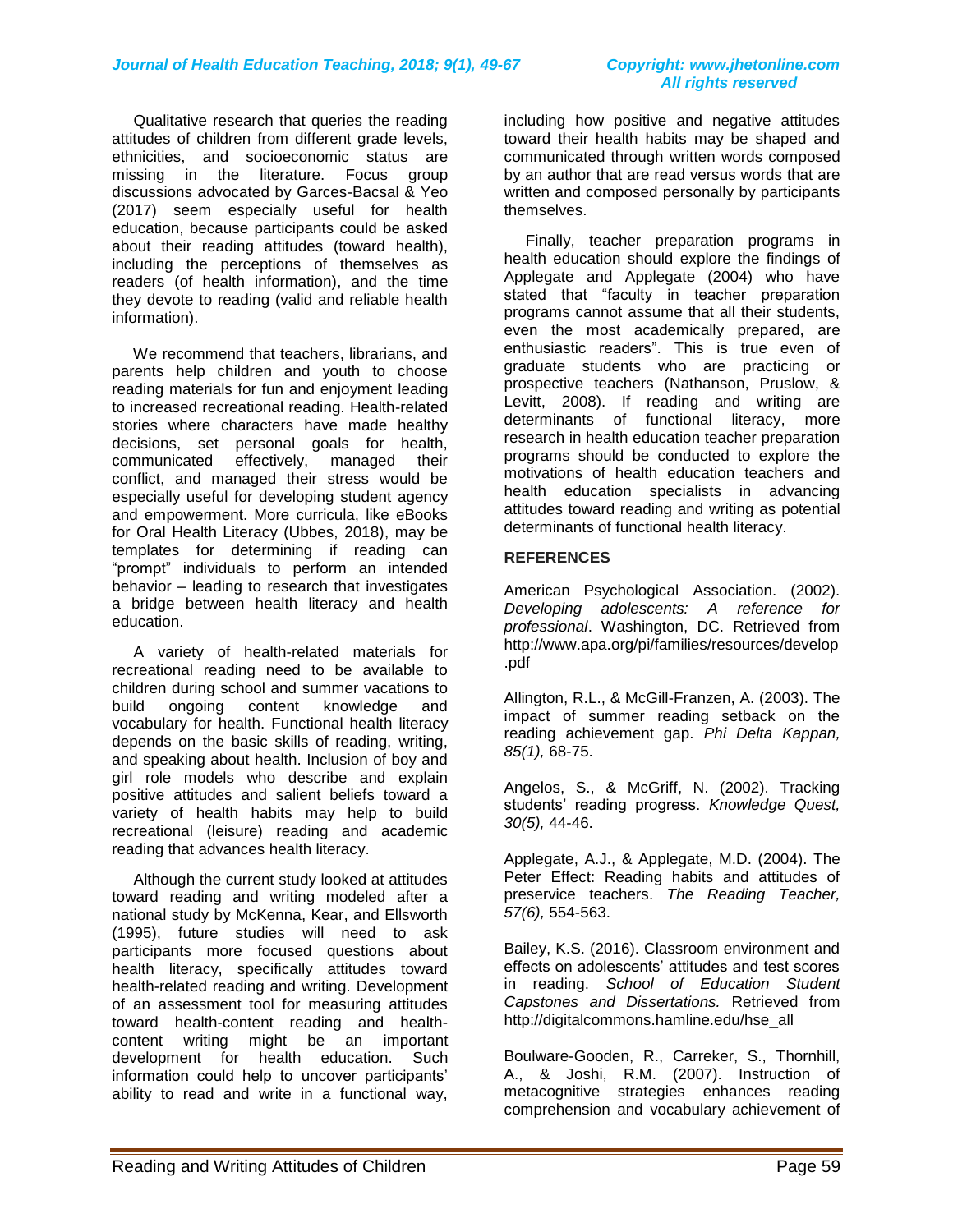third-grade students. *The Reading Teacher, 61(1)*, 70-77.

Charmaraman, L., & Hall, G. (2011). School dropout prevention: What arts-based community and out-of-school-time programs can contribute. *New Directions for Youth Development (Supplement, 1)*, 9-27.

Retrieved from<http://doi.org/10.1002/yd.416>

Clark, C. (2014) *Children's and young people's reading in 2013: Findings from the 2013 National Literacy Trust's annual survey*. London, England: National Literacy Trust.

Cipielewski, J., & Stanovich, K.E. (1992). Predicting growth in reading ability from children's exposure to print. *Journal of Experimental Child Psychology, 54,* 74-89.

Conradi, K., Jang, B.G., Bryant, C., Craft, A., & McKenna, M.C. (2013). Measuring adolescents' attitudes toward reading: A classroom survey. *Journal of Adolescent & Adult Literacy, 56(7),*  565-576.

Cox, K.E., & Guthrie, J.T. (2001). Motivational and cognitive contributions to students' amount of reading. *Contemporary Educational Psychology, 26(1),* 116-131.

Cunningham, D.D. (2008). Literacy environment quality in preschool and children's attitudes toward reading and writing. *Literacy Teaching and Learning*, *12(2)*, 19-36.

Cunningham, D.D. (2005). *Relating quality of urban, public school, preschool classroom environments to the language and literacy development of at-risk preschool children.*  Unpublished doctoral dissertation, University of Missouri, St. Louis.

Fishbein, M., & Ajzen, I. (2010). *Predicting and changing behavior: The reasoned action approach*. New York, NY: Psychology Press.

Forbes, C.E., & Schmader, T. (2010). Retraining attitudes and stereotypes to affect motivation and cognitive capacity under stereotype threat. *Journal of Personality and Social Psychology*, *99*(5), 740-754.<http://doi.org/10.1037/a0020971>

Garces-Bacsal, S., & Denise Yeo, D. (2017). Why and what they read when they don't have to: Factors influencing the recreational reading habits of gifted students in Singapore, *Journal for the Education of the Gifted, 40(3)*, 247-265.

Graham, S., & Hebert, M. (2010). *Writing to read: Evidence for how writing can improve reading.* New York, NY: Carnegie Corporation.

Healthy Schools Campaign. (2007). Retrieved October 16, 2017 from [http://healthyschoolscampaign.org](http://healthyschoolscampaign.org/)

International Reading Association. (2006). *Standards for middle and high school literacy coaches*. New York, NY: Carnegie Corporation.

International Reading Association. (2014). *Leisure reading: A joint position statement of the International Reading Association, The Canadian Children's Book Centre, and the National Council of Teachers of English*. Developed by the Leisure Reading Board Task Force (2013-2014). Newark, DE: Author.

Joint Committee on National Health Education Standards. (2007). *National health education standards: Achieving excellence*. Atlanta, GA: American Cancer Society. Available at [https://www.cdc.gov/healthyschools/sher/standa](https://www.cdc.gov/healthyschools/sher/standards/index.htm) [rds/index.htm](https://www.cdc.gov/healthyschools/sher/standards/index.htm)

Kazelskis, R., Thames, D., Reeves, C., Flynn, R., Taylor, L., Beard, L.A., & Turnbo, D. (2005). Reliability and stability of Elementary Reading Attitude Survey (ERAS) scores across gender, race, and grade level. *The Professional Educator*, *27(1 & 2)*, 29-37.

Kear, D.J., Coffman, G. A., McKenna, M. C., & Ambrosio, A.L. (2000). Measuring attitude toward writing: A new tool for teachers. *The Reading Teacher, 54(1)*, 10-23.

Kingdon, D., Serbin, L.A., & Stack, D. M. (2017). Understanding the gender gap in school performance among low-income children: A developmental trajectory analysis. *International Journal of Behavioral Development*, 41(2), 265- 274.

Kush, J.C., & Watkins, M.W. (1996). Long-term stability of children's attitudes toward reading. *The Journal of Educational Research, 89(5)*, 315-319.

Lindquist, K. A., Wager, T. D., Kober, H., Bliss-Moreau, E., & Barrett, L. F. (2012). The brain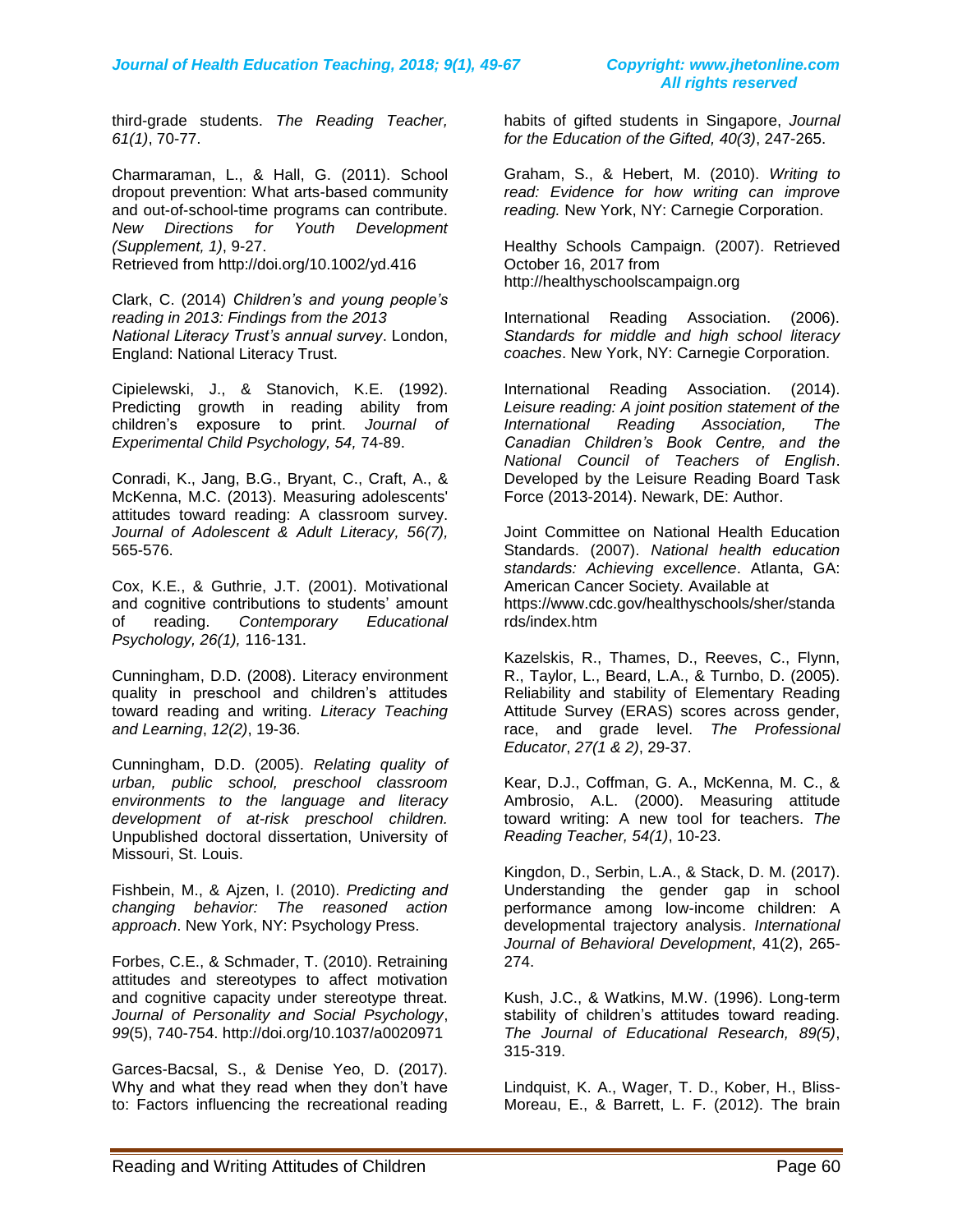basis of emotion: A meta-analytic review. *Behavioral and Brain Sciences*, *35*(03), 121-143.

Liska, A. E. (1984). A critical examination of the causal structure of the Fishbein/Ajzen attitudebehavior model. *Social Psychology Quarterly, 47*, 61-74.

Lupo, S., Jang, B.G., & McKenna, M. (2017). The relationship between reading achievement and attitudes toward print and digital texts in adolescent readers. *Literacy Research: Theory, Method, and Practice, 66,* 264-278.

Malloy, J.A., Marinak, B.A., Gambrell, L.B., & Mazzoni, S.A. (2013). Assessing motivation to read. *The Reading Teacher*, *67(4)*, 273-282. doi: 10.1002/trtr.1215

Martinez-Roldain, C., Colomer, T., & Arizpe, E. (2014). *Visual journeys through wordless narratives: An international inquiry with immigrant children and the arrival.* New York, NY: Bloomsbury Academic.

McKenna, M.C., & Kear, D.J. (1990). Measuring attitude toward reading: A new tool for teachers. *The Reading Teacher, 43*, 626-639.

McKenna, M.C., Kear, D.J., & Ellsworth, R.J. (1995). Children's attitude toward reading: A national survey. *The Reading Teacher, 30*(4), 934-955.

McKenna, M.C., Conradi, K., Lawrence, C., Jang, B.G., & Meyer, J.P. (2012). Reading attitudes of middle school students: Results of a U.S. survey. *Reading Research Quarterly, 47,* 283-306. doi:10.1002/RRQ.021

Michael, S.L., Merlo, C.L., Basch, C.E., Wentzel, K.R., & Wechsler, H. (2015).Critical connections: Health and academics. *Journal of School Health, 85,* 740-758. doi:10.1111/josh.12309

Mokhtari, K., & Sheorey, R. (2008). *Reading strategies of first and second language learners: See how they read.* Norwood, MA: Christopher-Gordon Publishers.

Nathanson, S., Pruslow, J., & Levitt, R. (2008). The reading habits and literacy attitudes of inservice and prospective teachers: Results of a questionnaire survey. *Journal of Teacher Education, 59(4),* 313-321.

No Child Left Behind Act. (2002). Retrieved May 31, 2005 from www.ed.gov/nclb/landing.jhtml?src=pb

Nutbeam, D. (2000). Health literacy as a public health goal: A challenge for contemporary health education and communication strategies into the 21st century. *Health Promotion International*, *15*, 259-267.

Petscher, Y. (2010). A meta‐analysis of the relationship between student attitudes towards reading and achievement in reading. *Journal of Research in Reading, 33(4),* 335-355.

Rasinski, T.V., Reutzel, C.R., Chard, D., & Linan-Thompson, S. (2011). Reading fluency. In M.L. Kamil, P. D. Pearson, P. Afflerbach, & E. B. Moje (Eds), *Handbook of Reading Research*, Volume IV, pp. 286-319, New York, NY: Routledge.

Reading is Fundamental. (2018). Retrieved August 5, 2018 from<https://www.rif.org/>

Rooney, L.E., Videto, D.M., & Birch, D.A. (2015). Using the whole school, whole community, whole child model: Implications for practice. *The Journal of School Health*, *85*(11), 817-823. <http://doi.org/10.1111/josh.12304>

Rothstein, R. (2013). For public schools, segregation then, segregation since: Education and the unfinished march. *Economic Policy Institute.* Retrieved from http://www.epi.org/files/ 2013/Unfinished-March-School-Segregation.pdf

Shanahan, T. (2008). Relations among oral language, reading, and writing development. In C.A. MacAuthur, S. Grahm, & J. Fitzgerald (Eds.), *Handbook of writing research* (pp. 171- 183). New York, NY: The Guilford Press.

Smits, E.J., Tolonen, A.J., Cluitmans, L., van Gils, M., Conway, B.A., Zietsma, R.C., Leenders, K.L., & Maurits, N.M. (2014). Standardized handwriting to assess bradykinesia, micrographia and tremor in Parkinson's disease. *PLOSOne, 9(5)*. e97614

Sorensen, K., Van den Broucke, S., Fullam, J., Doyle, G., Pelikan, G., Slonska, Z., & Brand, H. (2012). Health literacy and public health: A systematic review and integration of definitions and models. *BMC Public Health*, 12, 80.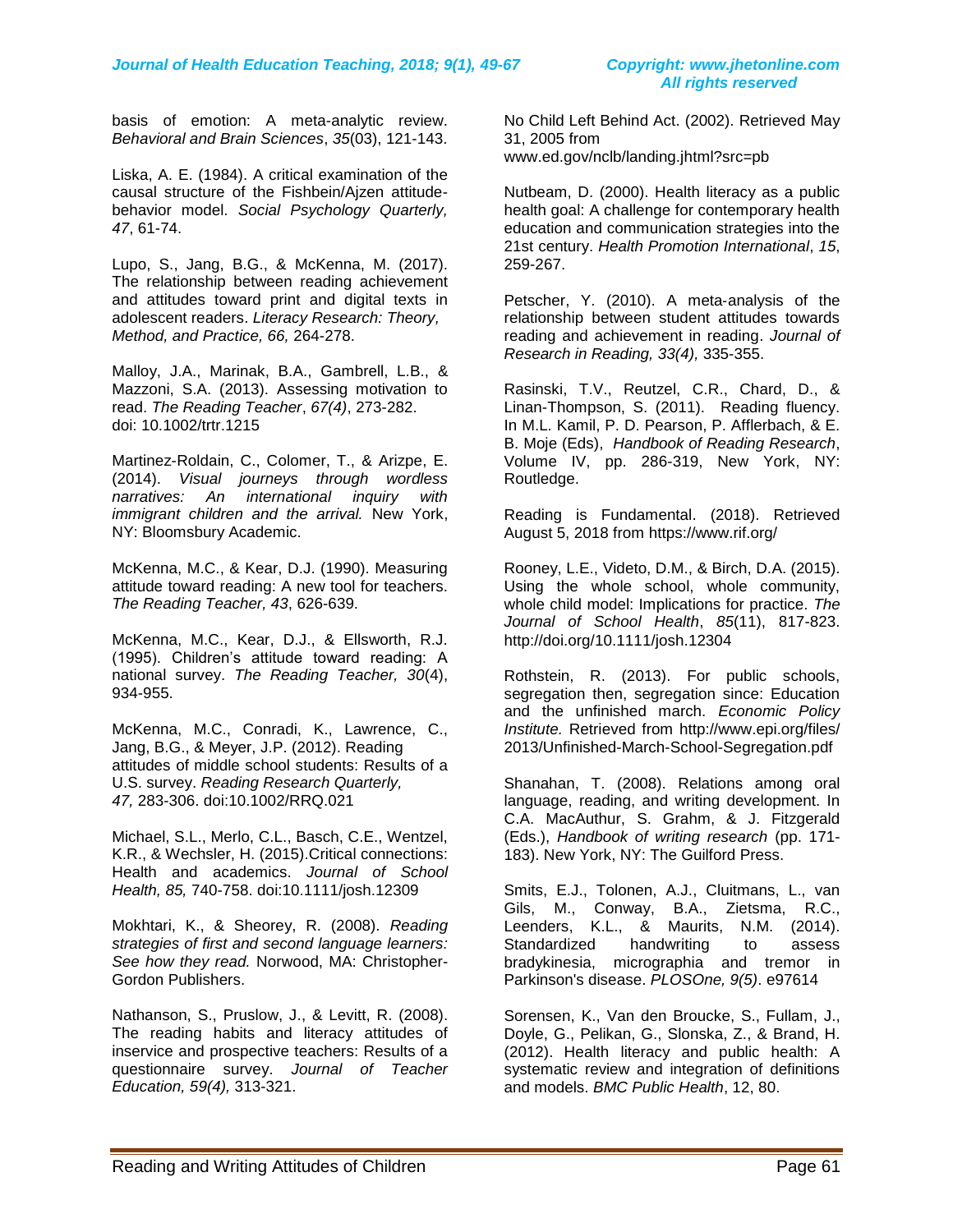Stoet, G., & Geary, D.C. (2015). Sex differences in academic achievement are not related to political, economic, or social equality. *Intelligence, 48,* 137-151. doi:10.1016/j.intell.2014.11.006

Sweet, A.P., Guthrie, J.T., & Ng, M.M. (1998). Teacher perceptions and student reading motivation. *Journal of Educational Psychology, 90(2)*, 210-223.

Tankersley, K. (2005). *Literacy strategies for grades 4-12: Reinforcing the threads of reading*. Alexandria, VA: Association for Supervision and Curriculum Development.

The Access Center. (2011). Early reading assessment: A guiding tool for instruction. *Reading Rockets.* Retrieved from [http://www.readingrockets.org/article/early](http://www.readingrockets.org/article/early-reading-assessment-guiding-tool-instruction)[reading-assessment-guiding-tool-instruction](http://www.readingrockets.org/article/early-reading-assessment-guiding-tool-instruction)

The Centre for Literacy. (2008). *Health literacy: Calgary Charter*. Retrieved from [http://www.centreforliteracy.qc.ca/health\\_literacy](http://www.centreforliteracy.qc.ca/health_literacy/calgary_charter) [/calgary\\_charter](http://www.centreforliteracy.qc.ca/health_literacy/calgary_charter)

Turner, M.M. (2012). Using emotional appeals in health messages. In H. Cho (Ed.), *Designing Messages for Health Communication Campaigns: Theory and Practice* (pp. 59-71). Thousand Oaks, CA: Sage.

Ubbes, V.A. (2018). *eBook for oral health literacy curriculum*. Accessed on the Digital Literacy Partnership website @ [https://dlp.lib.miamioh.edu/A](https://dlp.lib.miamioh.edu/)ccessed on August 5, 2018.

U.S. Department of Education. (2015a). *Every Student Succeeds Act (ESSA)*. Available at [https://www.ed.gov/ESSA.](https://www.ed.gov/ESSA) Accessed on October 19, 2017.

U.S. Department of Education. (2015b). Improving basic programs operated by local education agencies (Title I, part A). Available at [http://www2.ed.gov/programs/titleiparta/index.ht](http://www2.ed.gov/programs/titleiparta/index.html) [ml](http://www2.ed.gov/programs/titleiparta/index.html)

U.S. Department of Health and Human Services. (2010). *Healthy People 2020*. Washington, D.C.

U.S. Department of Health and Human Services. (2000). *Healthy People 2010*. Washington, DC: U.S. Government Printing Office. Originally developed for Ratzan SC, Parker RM. 2000. Introduction. In *National Library of Medicine Current Bibliographies in Medicine: Health Literacy*. Selden, C.R., Zorn, M., Ratzan, S.C., Parker, R.M., Editors. NLM Pub. No. CBM 2000- 1. Bethesda, MD: National Institutes of Health, U.S. Department of Health and Human Services. Available at https://health.gov/communication/ literacy/quickguide/factsbasic.htm Accessed on October 19, 2017.

U.S. Centers for Disease Control and Prevention. (2009). School connectedness: Strategies for increasing protective factors among youth. Atlanta, GA: U.S. Department of Health and Human Services. Retrieved from [https://www.cdc.gov/healthyyouth/protective/pdf/](https://www.cdc.gov/healthyyouth/protective/pdf/connectedness.pdf) [connectedness.pdf](https://www.cdc.gov/healthyyouth/protective/pdf/connectedness.pdf)

U.S. Centers for Disease Control and Prevention. (2017). Health and academics. Atlanta, GA: U.S. Department of Health and Human Services. Retrieved from [https://www.cdc.gov/healthyyouth/health\\_and\\_a](https://www.cdc.gov/healthyyouth/health_and_academics/index.htm) [cademics/index.htm](https://www.cdc.gov/healthyyouth/health_and_academics/index.htm)

Voyer, D., & Voyer, S.D. (2014). Gender differences in scholastic achievement: A metaanalysis. *Psychological Bulletin*, 140(4), 1174- 1204.

Yzer, M.C. (2012). The integrated model of behavioral prediction as a tool for designing health messages. In H. Cho (Ed.), *Designing Messages for Health Communication Campaigns: Theory and Practice* (pp. 21-40). Thousand Oaks, CA: Sage.

Zimmerman, J., & Brown, C. (2003). Let them eat more than phonics. *Phi Delta Kappan, 85*, 603-605.

Zullig, K.J., Ubbes, V.A., & Mann, M. (2013). Early adolescent literacy influences, reading ability, and preventative health behaviors. *American Journal of Health Studies*, *28(3)*, 134- 141.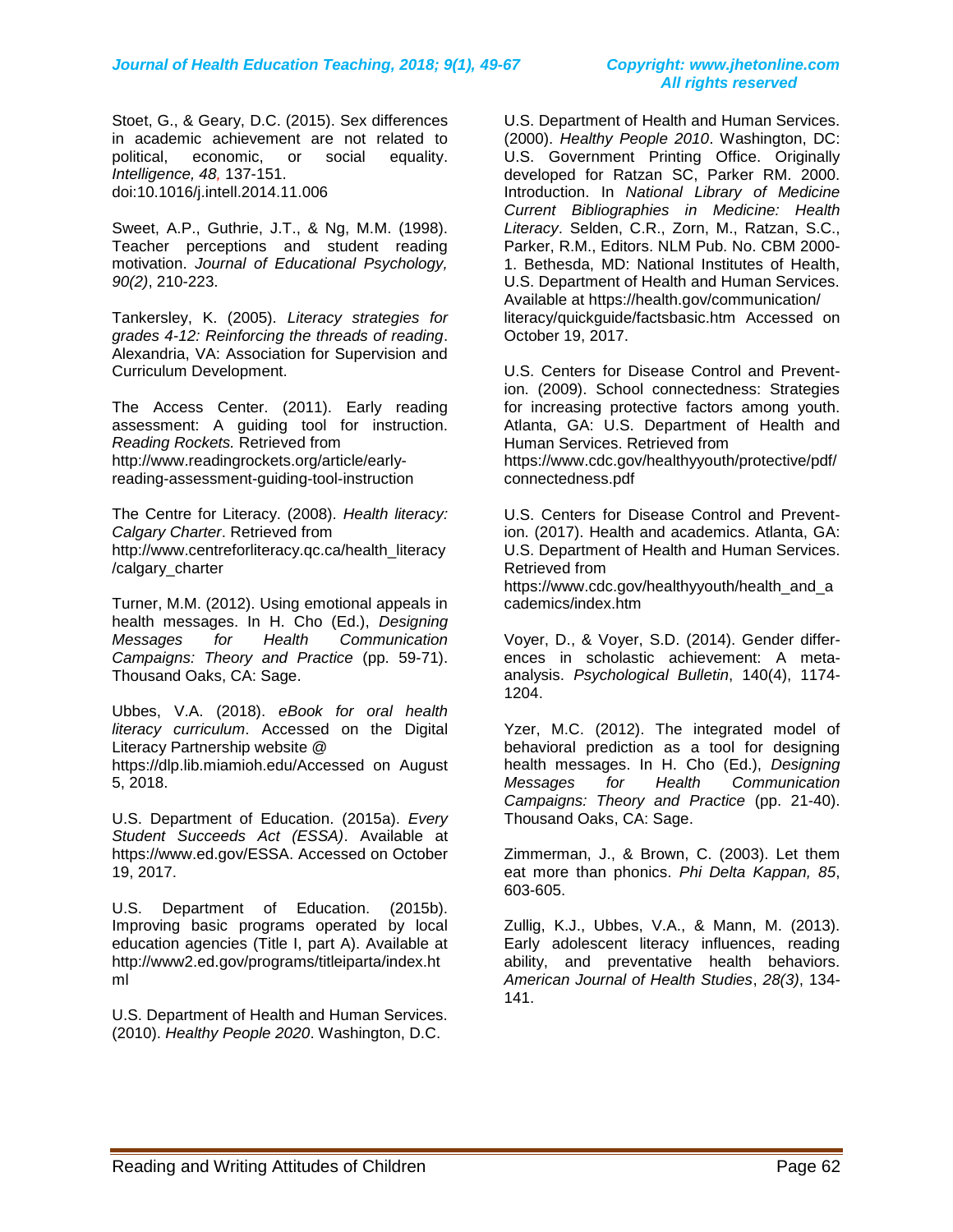| Grade        | Week 1       | Week 2       | Week 3       | Week 4       | <b>All Weeks</b> |
|--------------|--------------|--------------|--------------|--------------|------------------|
| Level        | <b>Girls</b> | <b>Girls</b> | <b>Girls</b> | <b>Girls</b> | <b>Girls</b>     |
| Pre-K        |              | U            |              |              |                  |
| Κ            | 2            | 6            | 3            |              | 12               |
|              |              |              |              | 5            | 8                |
| 2            | 2            | 3            | 3            |              | 12               |
| 3            |              |              |              | 3            | 6                |
|              |              |              | 2            | 5            | 12               |
| 5            |              |              |              |              |                  |
| 6            |              |              | 3            | 3            | 8                |
|              |              | 0            |              |              | 2                |
| <b>Total</b> | 13           | 13           | 15           | 24           | 65               |

### **Table 1: Grade Level Frequencies of Girls and Boys per Week**

| Grade<br>Level | Week 1<br><b>Boys</b> | Week 2<br><b>Boys</b> | Week 3<br><b>Boys</b> | Week 4<br><b>Boys</b> | <b>All Weeks</b><br><b>Boys</b> |
|----------------|-----------------------|-----------------------|-----------------------|-----------------------|---------------------------------|
| Pre-K          |                       |                       |                       |                       | 3                               |
| Κ              |                       | U                     |                       | 2                     |                                 |
|                | Ω                     | 2                     |                       |                       | 4                               |
| 2              | ი                     | 2                     |                       | $\mathfrak{p}$        | 5                               |
| 3              | 2                     | $\overline{2}$        | $\overline{2}$        | 3                     | 9                               |
| 4              | ი                     | $\overline{2}$        | ი                     |                       | 3                               |
| 5              | $\overline{2}$        |                       |                       | $\mathcal{P}$         | 6                               |
| 6              | Ω                     |                       | ∩                     |                       | $\overline{2}$                  |
|                | 0                     |                       |                       |                       |                                 |
| <b>Total</b>   | 6                     | 11                    | 8                     | 12                    | 37                              |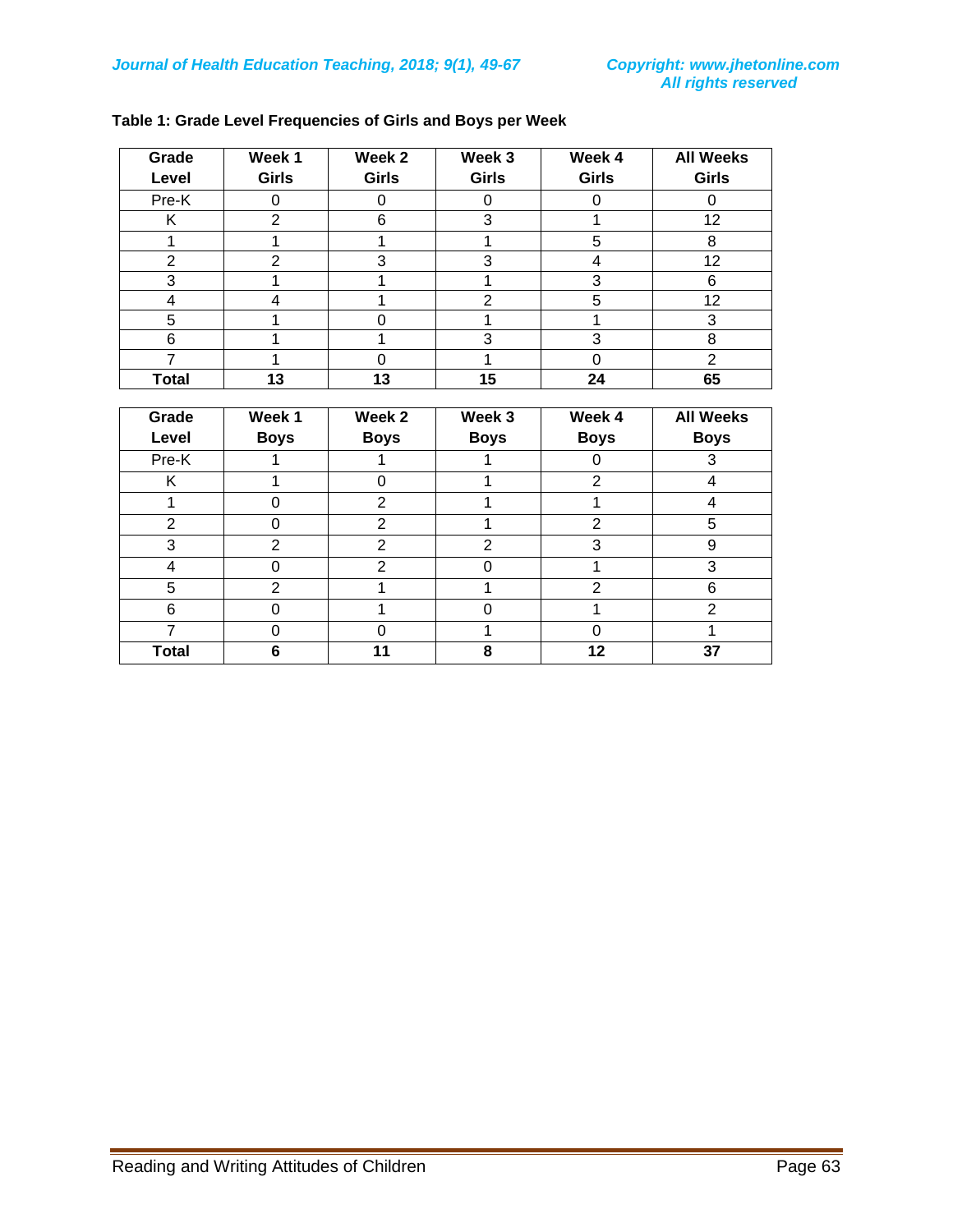**Table 2: Reading Attitudes Survey (RAS) Scores for Recreational Reading, Academic Reading, and Total Reading Scale for Girls (n = 65)**

| <b>Reading Attitude Survey for Recreational Reading - GIRLS</b> |                                                             |       |               |                                     |       |  |
|-----------------------------------------------------------------|-------------------------------------------------------------|-------|---------------|-------------------------------------|-------|--|
| Week                                                            | <b>Number</b><br>of Girls                                   | Mean  | <b>Median</b> | <b>Standard</b><br><b>Deviation</b> | Range |  |
| 1                                                               | 13                                                          | 32.23 | 33.00         | 05.97                               | 19    |  |
| $\overline{c}$                                                  | 13                                                          | 32.77 | 35.00         | 05.54                               | 15    |  |
| 3                                                               | 15                                                          | 34.53 | 34.00         | 04.47                               | 13    |  |
| 4                                                               | 24                                                          | 27.83 | 30.50         | 10.34                               | 38    |  |
| <b>Total</b>                                                    | 65                                                          | 31.84 | 33.13         | 06.58                               | 21    |  |
|                                                                 | <b>Reading Attitude Survey for Academic Reading - GIRLS</b> |       |               |                                     |       |  |
|                                                                 | <b>Number</b>                                               |       |               | <b>Standard</b>                     |       |  |
| Week                                                            | of Girls                                                    | Mean  | <b>Median</b> | <b>Deviation</b>                    | Range |  |
|                                                                 | 13                                                          | 30.69 | 31.50         | 04.73                               | 15    |  |
| 2                                                               | 13                                                          | 32.08 | 31.00         | 05.53                               | 16    |  |
| 3                                                               | 15                                                          | 30.73 | 31.00         | 06.15                               | 25    |  |
| 4                                                               | 24                                                          | 27.04 | 30.00         | 09.68                               | 40    |  |
| <b>Total</b>                                                    | 65                                                          | 30.14 | 30.88         | 06.52                               | 24    |  |
| <b>Reading Attitude Survey for Combined Total Scale - GIRLS</b> |                                                             |       |               |                                     |       |  |
|                                                                 | <b>Number</b>                                               |       |               | <b>Standard</b>                     |       |  |
| Week                                                            | of Girls                                                    | Mean  | <b>Median</b> | <b>Deviation</b>                    | Range |  |
| 1                                                               | 13                                                          | 62.92 | 63.46         | 10.22                               | 34    |  |
| $\overline{2}$                                                  | 13                                                          | 64.85 | 66.00         | 10.10                               | 29    |  |
| 3                                                               | 15                                                          | 65.27 | 63.00         | 08.87                               | 33    |  |
| $\overline{\mathbf{4}}$                                         | 24                                                          | 54.87 | 60.00         | 19.62                               | 77    |  |
| <b>Total</b>                                                    | 65                                                          | 61.98 | 63.12         | 12.20                               | 43    |  |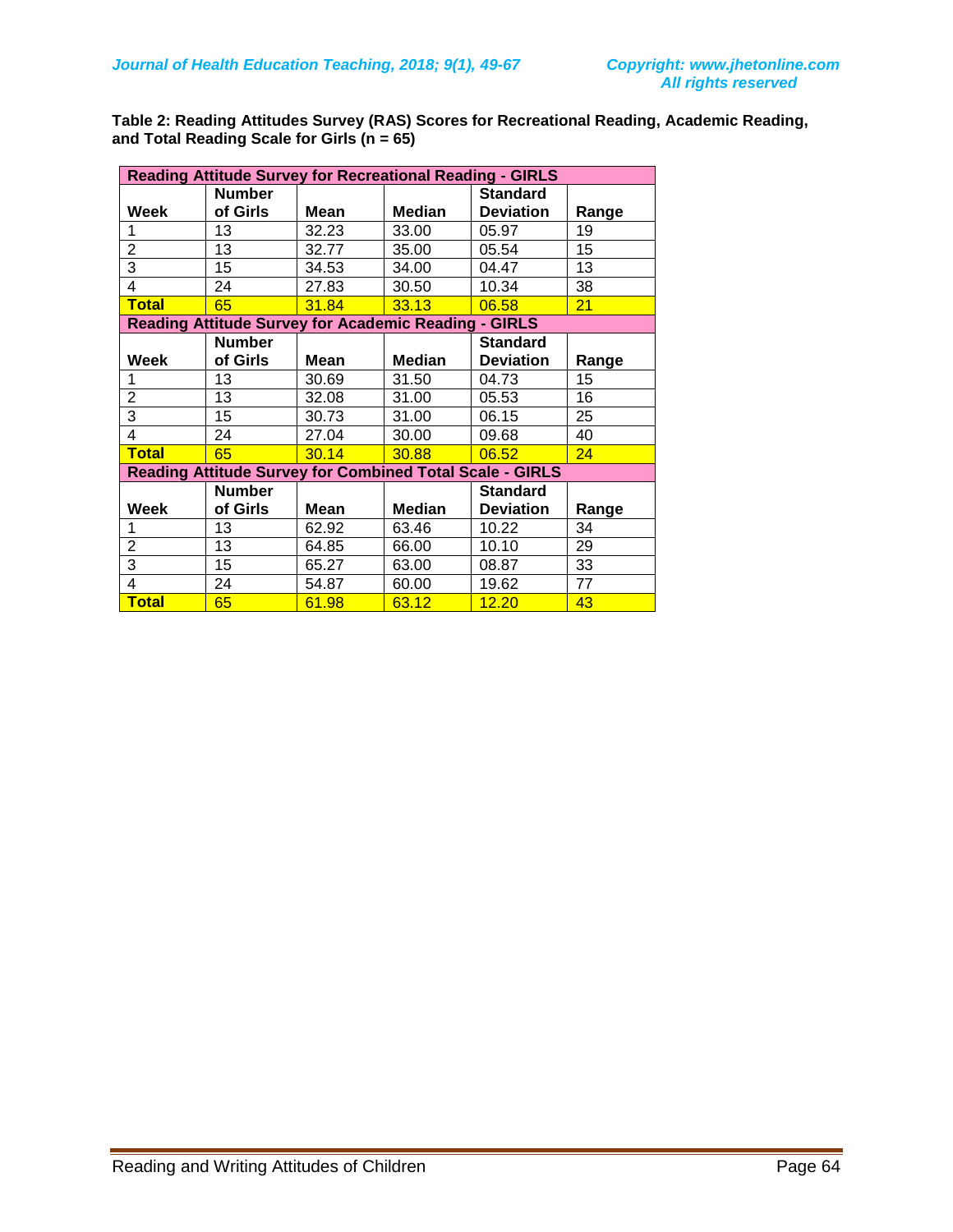**Table 3: Reading Attitudes Survey (RAS) Scores for Recreational Reading, Academic Reading, and Total Reading Scale for Boys (n = 37)**

| <b>Reading Attitude Survey for Recreational Reading - BOYS</b> |                                                            |       |               |                  |       |  |  |
|----------------------------------------------------------------|------------------------------------------------------------|-------|---------------|------------------|-------|--|--|
|                                                                | Number of                                                  |       |               | <b>Standard</b>  |       |  |  |
| Week                                                           | Boys                                                       | Mean  | <b>Median</b> | <b>Deviation</b> | Range |  |  |
| 1                                                              | 6                                                          | 29.50 | 28.00         | 05.09            | 12    |  |  |
| $\overline{2}$                                                 | 11                                                         | 26.10 | 28.00         | 10.10            | 04    |  |  |
| 3                                                              | 8                                                          | 28.50 | 31.00         | 07.58            | 25    |  |  |
| 4                                                              | 12                                                         | 31.42 | 33.00         | 05.96            | 19    |  |  |
| <b>Total</b>                                                   | 37                                                         | 28.88 | 30.00         | 07.18            | 15    |  |  |
|                                                                | <b>Reading Attitude Survey for Academic Reading - BOYS</b> |       |               |                  |       |  |  |
|                                                                | <b>Number</b>                                              |       |               | <b>Standard</b>  |       |  |  |
| Week                                                           | of Boys                                                    | Mean  | <b>Median</b> | <b>Deviation</b> | Range |  |  |
| 1                                                              | 6                                                          | 24.30 | 24.50         | 04.93            | 15    |  |  |
| 2                                                              | 11                                                         | 24.00 | 24.00         | 10.24            | 39    |  |  |
| $\overline{3}$                                                 | 8                                                          | 25.75 | 26.50         | 07.59            | 23    |  |  |
| 4                                                              | 12 <sup>2</sup>                                            | 26.50 | 26.50         | 10.92            | 40    |  |  |
| <b>Total</b>                                                   | 37                                                         | 25.14 | 25.38         | 08.42            | 29    |  |  |
| <b>Reading Attitude Survey for Combined Total Scale - BOYS</b> |                                                            |       |               |                  |       |  |  |
|                                                                | <b>Number</b>                                              |       |               | <b>Standard</b>  |       |  |  |
| Week                                                           | of Boys                                                    | Mean  | <b>Median</b> | <b>Deviation</b> | Range |  |  |
| 1                                                              | 6                                                          | 53.83 | 52.50         | 06.79            | 19    |  |  |
| $\overline{2}$                                                 | 11                                                         | 50.10 | 53.00         | 19.75            | 19    |  |  |
| 3                                                              | 8                                                          | 54.25 | 57.00         | 12.53            | 36    |  |  |
| 4                                                              | 12                                                         | 57.92 | 59.50         | 14.05            | 44    |  |  |
| <b>Total</b>                                                   | 37                                                         | 54.03 | 55.50         | 13.28            | 30    |  |  |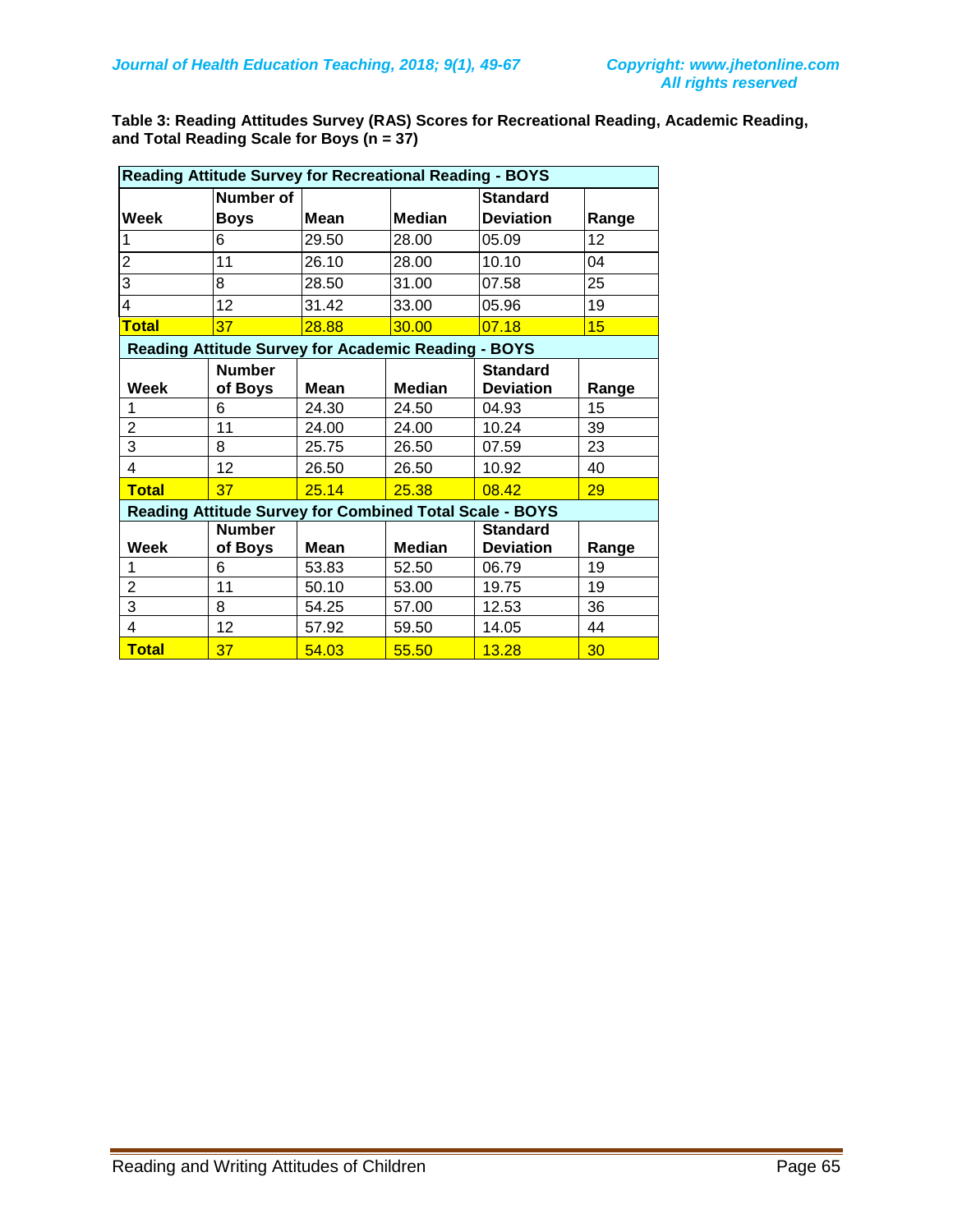| <b>Writing Attitude Survey Scores - GIRLS</b>            |                                                           |             |               |                                     |       |
|----------------------------------------------------------|-----------------------------------------------------------|-------------|---------------|-------------------------------------|-------|
| <b>Week</b>                                              | <b>Number</b><br>of Girls                                 | Mean        | <b>Median</b> | <b>Standard</b><br><b>Deviation</b> | Range |
| 1                                                        | 13                                                        | 85.00       | 87.00         | 08.27                               | 32    |
| $\overline{c}$                                           | 13                                                        | 86.54       | 87.00         | 11.46                               | 42    |
| $\overline{3}$                                           | 15                                                        | 80.13       | 81.00         | 10.21                               | 38    |
| $\overline{4}$                                           | 24                                                        | 73.58       | 80.00         | 23.29                               | 96    |
| <b>Total</b>                                             | 65                                                        | 81.31       | 83.75         | 13.31                               | 52    |
|                                                          | <b>Writing Attitude Percentile National Norms - GIRLS</b> |             |               |                                     |       |
| <b>Week</b>                                              | <b>Number</b><br>of Girls                                 | <b>Mean</b> | <b>Median</b> | <b>Standard</b><br><b>Deviation</b> | Range |
| 1                                                        | 13                                                        | 69.90       | 74.00         | 24.09                               | 83    |
| $\overline{c}$                                           | 13                                                        | 63.57       | 63.00         | 32.10                               | 91    |
| $\overline{3}$                                           | 15                                                        | 61.50       | 69.00         | 23.89                               | 84    |
| $\overline{4}$                                           | 24                                                        | 57.90       | 60.00         | 22.83                               | 85    |
| <b>Total</b>                                             | 65                                                        | 63.22       | 66.50         | 25.73                               | 86    |
|                                                          | <b>Writing Attitude Survey Scores - BOYS</b>              |             |               |                                     |       |
| Week                                                     | <b>Number</b><br>of Boys                                  | <b>Mean</b> | <b>Median</b> | <b>Standard</b><br><b>Deviation</b> | Range |
| 1                                                        | 6                                                         | 71.83       | 69.50         | 10.50                               | 29    |
| $\overline{2}$                                           | 11                                                        | 77.27       | 84.00         | 17.93                               | 58    |
| 3                                                        | 8                                                         | 80.25       | 76.00         | 11.12                               | 30    |
| $\overline{\mathbf{4}}$                                  | 12                                                        | 77.33       | 77.00         | 09.56                               | 29    |
| <b>Total</b>                                             | 37                                                        | 76.67       | 76.63         | 12.28                               | 37    |
| <b>Writing Attitude Percentile National Norms - BOYS</b> |                                                           |             |               |                                     |       |
| <b>Week</b>                                              | <b>Number</b><br>of boys                                  | <b>Mean</b> | <b>Median</b> | <b>Standard</b><br><b>Deviation</b> | Range |
| $\mathbf 1$                                              | 6                                                         | 34.25       | 26.50         | 24.21                               | 54    |
| $\overline{c}$                                           | 11                                                        | 60.20       | 61.50         | 27.75                               | 89    |
| $\overline{3}$                                           | 8                                                         | 66.17       | 70.50         | 24.69                               | 55    |
| $\overline{\mathbf{4}}$                                  | 12                                                        | 50.70       | 42.50         | 26.98                               | 80    |
| <b>Total</b>                                             | 37                                                        | 52.83       | 50.25         | 25.91                               | 70    |

### **Table 4: Writing Attitude Survey (WAS) Scores for Girls and Boys**